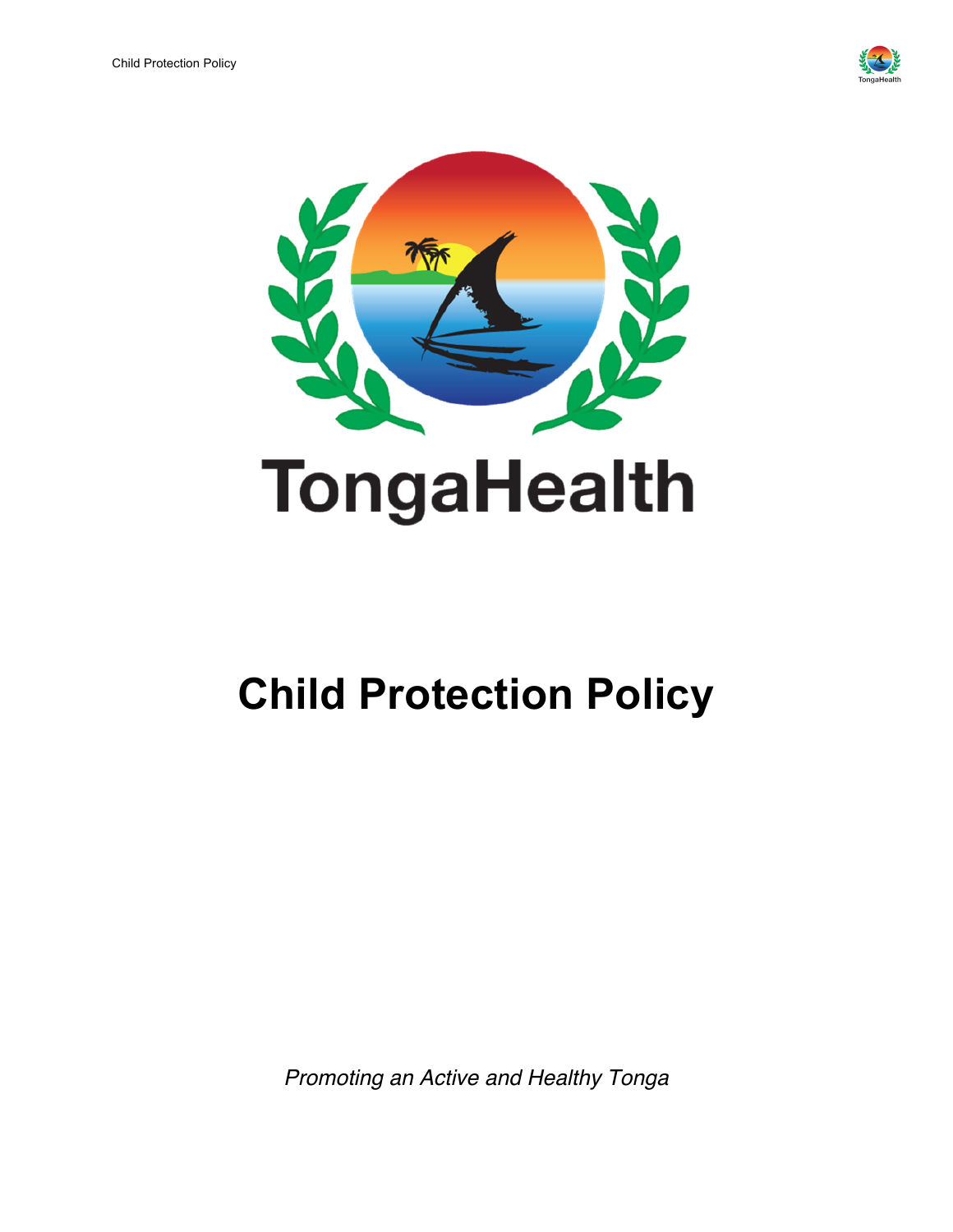

### **The Policy**

#### **1. Background**

Tonga Health Promotion Foundation ("TongaHealth") was established by the Kingdom of Tonga *Health Promotion Foundation Act 2007* as an independent body to act as a link between the community, Non-Government Organisations (NGOs), and the Government of Tonga to promote health by fighting Non-Communicable Diseases (NCDs). TongaHealth's vision is for a healthy Tonga where everyone is responsible for promoting health and everyone shares in the benefits of a healthy population.

TongaHealth oversees the delivery of health promotion activities by a range of multi-sector partners who may engage with community groups like women's development groups, youth groups, church-based groups, schools, villages and workplaces.

#### **2. Policy overview**

TongaHealth is committed to the safety and protection of children from all forms of abuse and exploitation. TongaHealth recognises that children can be extremely vulnerable and need to be protected. TongaHealth supports the rights of children and will act without hesitation to ensure a child safe environment is maintained. TongaHealth endeavours to provide a safe environment for children that is free from harassment, discrimination and abuse, and promotes respectful and positive behaviour and values.

This Policy outlines a risk management approach to prevent child abuse and provides clear and practical guidelines to responding to child abuse and managing complaints.

#### **3. Purpose**

The purpose of this Policy is to provide a framework for a safe, fair and inclusive environment for all children in the delivery of health promotion activities overseen by TongaHealth.

This Policy aims to clearly outline:

- definitions of child abuse and other relevant terms;
- overarching child protection guidelines;
- TongaHealth's set of commitments to child protection;
- TongaHealth's risk management approach to preventing child abuse and exploitation;
- TongaHealth's code of conduct governing interaction with children; and
- TongaHealth's practical reporting procedures and response mechanisms.

This Policy has been developed in order to:

- protect children engaged in TongaHealth funded programs from all forms of abuse and exploitation;
- protect employees and representatives from false or malicious allegations of misconduct; and
- protect TongaHealth from being held liable for the failure to take "reasonable steps" to prevent or protect children from abuse.

The Policy intends to educate staff and others about child abuse and promote a child-safe and a child friendly culture where everyone is committed to keeping children safe.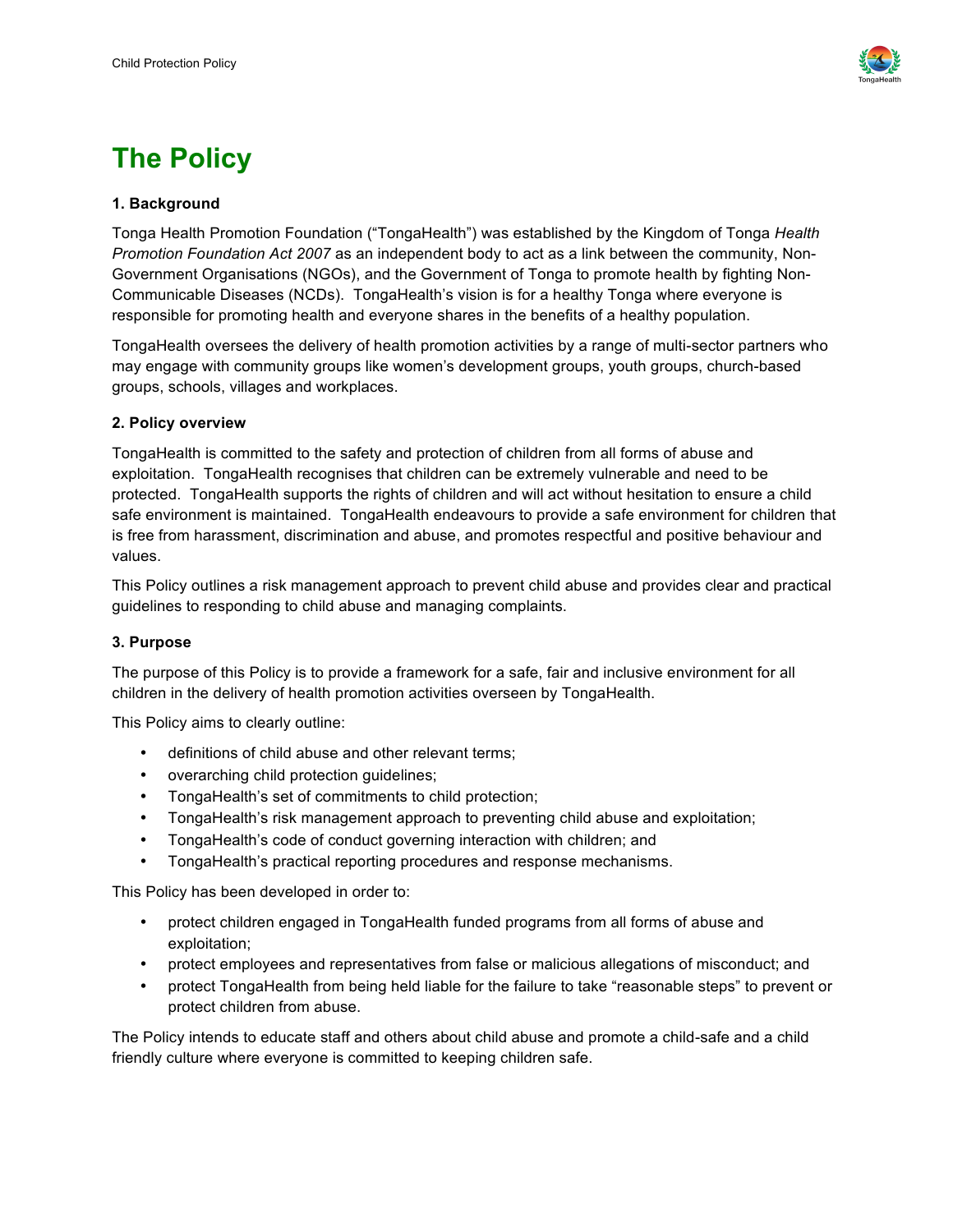

#### **4. Scope**

l

This Policy applies to all:

- TongaHealth Board members and employees;
- TongaHealth advisory committees, taskforce groups, scholarship holders and volunteers;
- TongaHealth contractors, subcontractors and consultants; and
- TongaHealth implementing partners and their employees and representatives.

Herein referred to as TongaHealth's employees and relevant stakeholders.

#### **5. Guiding Principles of this Policy**

This Policy is founded upon the following guiding principles:

- *Zero tolerance of child abuse* TongaHealth does not tolerate child exploitation and abuse. TongaHealth works to reduce the risks of child exploitation and abuse associated with its funded health promotion activities, and trains its staff on their obligations. TongaHealth will not knowingly engage, directly or indirectly, anyone who poses an unacceptable risk to children. TongaHealth will not fund any organisation that does not meet TongaHealth's child protection standards in their activities.
- *Recognition and promotion of children's best interests* The Kingdom of Tonga is a signatory to the United Nations Convention on the Rights of the Child, and TongaHealth is committed to upholding the rights and obligations under this convention.
- *Sharing responsibility for child protection* To effectively manage risks to children, TongaHealth requires the commitment, support and cooperation of relevant stakeholders. They must meet the terms of this Policy and will be held accountable for complying with it.
- *Use of a risk management approach to prevent child abuse* While it is not possible to eliminate all risks of child exploitation and abuse; careful management can reduce the risks to children that may be associated with TongaHealth funded activities. These are identified during initial risk assessments and are managed for the duration of the activity.
- *Report and respond to all incidents of child abuse* TongaHealth uses fair and proper procedures when making decisions that affect a person's rights or interests. Our relevant stakeholders are also expected to adhere to this principle.

#### **6. Definitions of Child Abuse and other Relevant Terms**

A child means every human being below the age of 18<sup>1</sup>.

Child abuse is the physical, sexual, emotional mistreatment or neglect of a child resulting in actual or potential harm to the child's health, survival, development or dignity in the context of a relationship of responsibility, trust or power.

Child protection is an activity or initiative designed to protect children from any form of harm, particularly harm arising from abuse or exploitation.

Physical abuse of a child is when a person purposefully injures or attempts to injure a child from an interaction or lack of interaction which is reasonably within the control of a person in a position of responsibility, power or trust over the chil d. This may take the form of slapping, punching, shaking, kicking, burning, shoving, grabbing or choosing not to assist a child when a situation is causing them physical pain. There may be a single incident or repeated incidents.

 $1$  As outlined by the Convention on the Rights of the Child (United Nations, Article 1).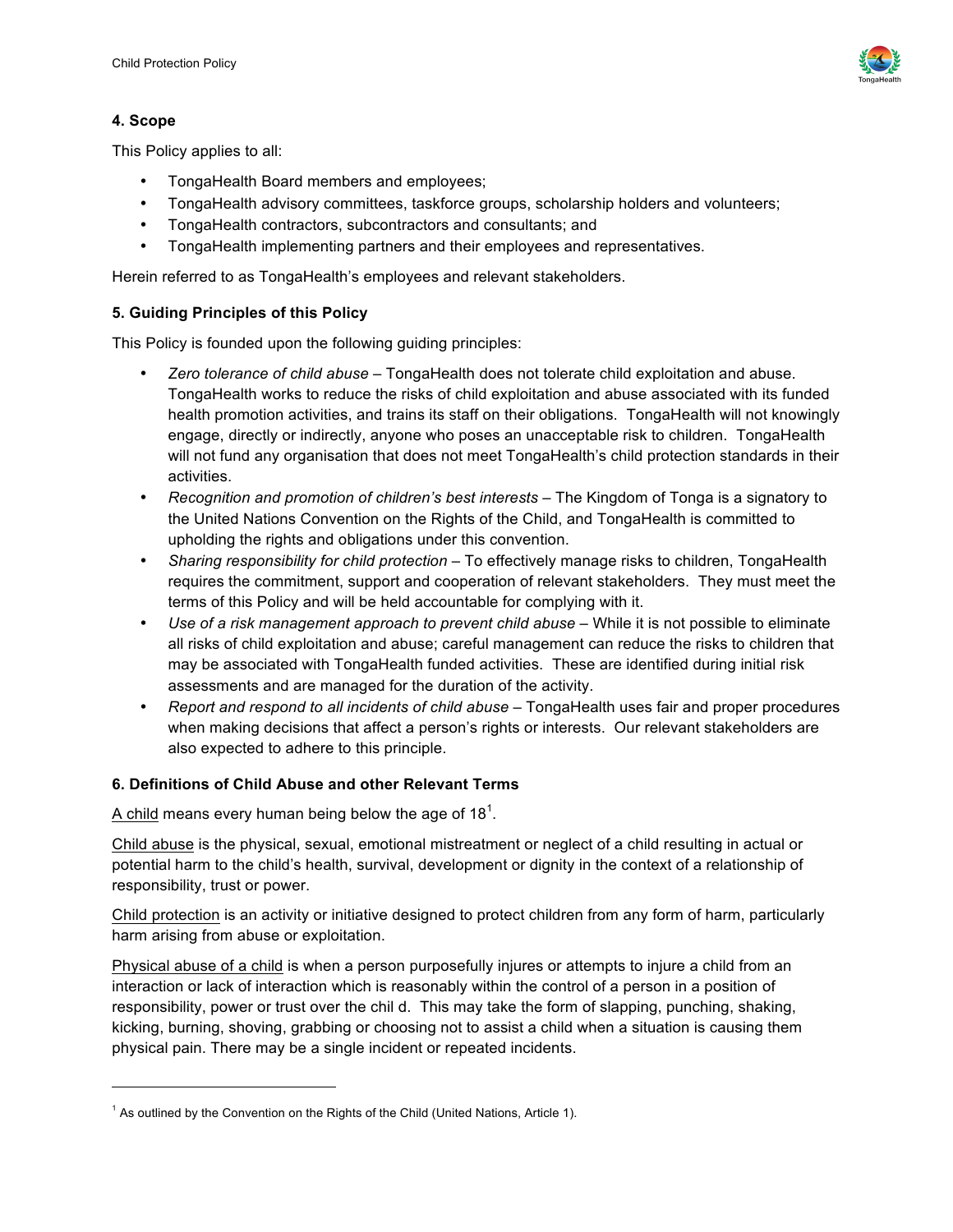

Emotional abuse of a child is any action that is not physical but that has a negative effect on the social, intellectual or emotional development of a child. Emotional abuse is categorised loosely as the chronic behavioural pattern directed at a child whereby a child's self-esteem and social competence is undermined or eroded over time. It can take the form of name-calling, threatening, belittling, ridiculing, intimidating, isolating, ignoring or other non-physical forms of hostile or rejecting treatment towards the child.

Sexual abuse of a child is when a person who is in a position of responsibility, trust or power over a child involves the child in sexual activity which is intended to gratify or satisfy the needs of the other person and which the child does not fully comprehend, is unable to give informed consent to, or is not developmentally prepared and cannot give consent. This can include contact acts (such as rape or sexualised touching) or non-contact acts (such as exposure to pornography or taking sexualised photographs of the child).

Child Exploitation is when a child is used in work or other activities for the benefit of others. This includes, but is not limited to, the commercial sexual exploitation of children whereby a child is sexually abused in return for cash or for kind and child labour whereby a child is forced to work or perform other acts to an extent detrimental to the child's physical, social or mental development.

#### **7. TongaHealth's Commitments**

TongaHealth is committed to instituting child protection measures to the highest possible standard. TongaHealth is committed to ensuring that:

- preventative child protection measures are implemented to the highest possible standard;
- no person is permitted to work with children if they pose an unacceptable risk to children's safety or wellbeing;
- child-safe recruitment and screening processes are employed;
- all employment contracts outline that TongaHealth has the right to dismiss or transfer to other duties employees who breach the child protection code of conduct;
- a child protection code of conduct exists and is understood and signed, wherever applicable, by all TongaHealth employees and relevant stakeholders;
- child protection training is regularly provided to relevant TongaHealth employees and relevant stakeholders;
- clear reporting procedures exist and are known by TongaHealth employees, relevant stakeholders, and the community;
- Kingdom of Tonga laws and processes and local resources are taken into account within reporting and response mechanisms;
- in relevant partner agreements, partners agree to abide by child protection requirements;
- child protection risks are included in all project and activity risk assessments;
- culturally specific issues relevant to child protection will be incorporated into project specific risk management strategies, training and response procedures;
- the highest levels of confidentiality and sensitivity are employed during an official investigation of an incident; and

#### **8. Policy Oversight**

#### Approval

In accordance with the *TongaHealth Delegations of Authority Policy* the CEO is responsible for the approval of the Child Protection Policy.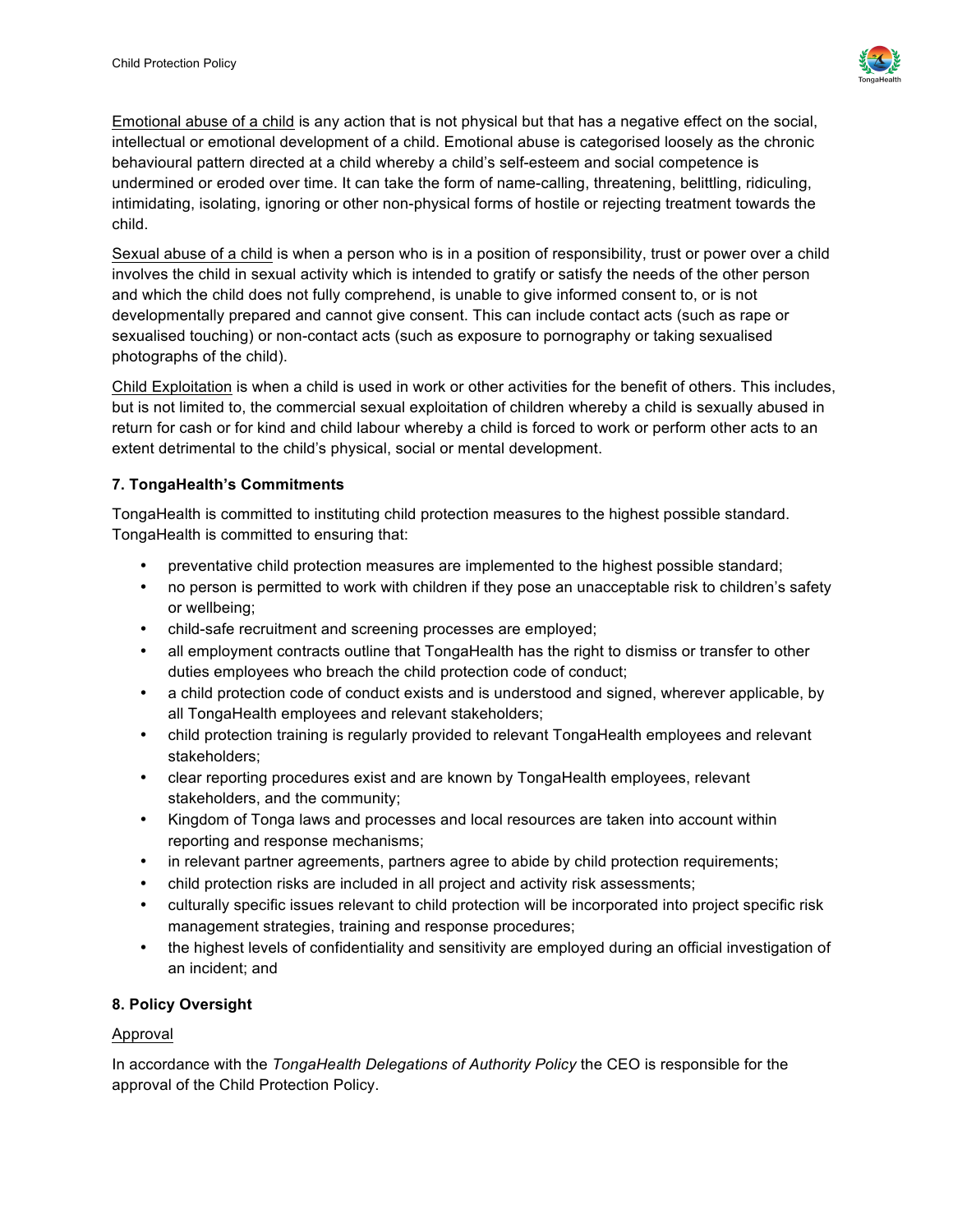

#### Review

This Policy and its associated protection measures should be reviewed every two years, or earlier if required. The CEO shall be responsible for coordinating the review.

#### Responsible Officer(s)

The CEO is ultimately responsible for promoting this Policy and its associated protection measures. The CEO shall make sure all employees and stakeholders have understood the Policy and Code of Conduct, and have duly signed the Code of Conduct.

The xxx is appointed as the Child Protection Officer to support the CEO in executing his/her responsibilities. The Child Protection Officer's duties will include:

- Organising the training on the Policy and Code of Conduct for staff and relevant stakeholders.
- Answering questions or concerns about the Policy or Code of Conduct.
- Receiving and acting upon allegations and/or reports of child abuse and exploitation.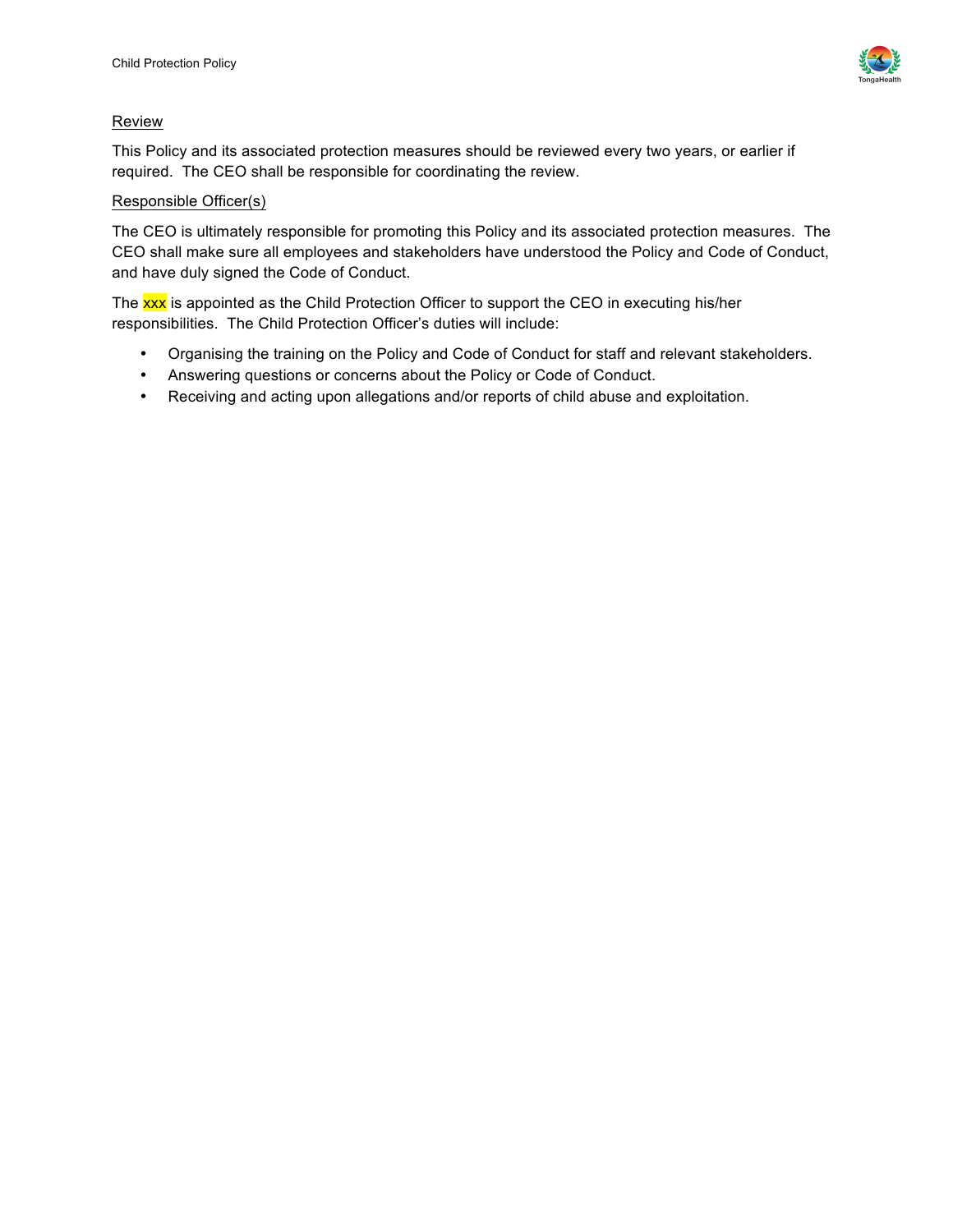

# **Appendix A: Child-safe recruitment and screening processes**

TongaHealth commits to not engage any person considered to pose an unacceptable risk to children.

The following child-safe recruitment and screening processes will apply to all prospective employees and volunteers.

A criminal record check will be done before engagement. Alternatively, a statutory declaration will be signed if a reliable criminal record check is not immediately available. The criminal record check and statutory declaration will be kept on file. The CEO shall coordinate the collection of the criminal record check (or statutory declaration).

At least two (2) verbal referee checks will be conducted and documented during the recruitment process. The refereed checks will be conducted by the CEO. When conducting the verbal referee checks, the following will be considered:

- Explain what the role involves (type of work or contact with children) to referee.
- Follow this with a series of questions which may include, but is not limited to the following:
	- $\circ$  Can you tell me about the applicant's work with children? Have you directly observed this work?
	- $\circ$  Do you have any concerns in relation to the applicant's work with children or with vulnerable children? If so, please explain.
	- $\circ$  The applicant may be working with children under limited supervision. Do you have any concerns in this regard?

During the applicant's interview they will be asked whether they have been charged with child exploitation offences and their response will be documented. The applicant may also be asked behavioural-based questions depending on the nature of the position applied for. The interview questions will be asked by the CEO. Example questions may include, but are not limited to the following:

- What is your understanding of child protection?
- TongaHealth is a child safe organisation. What do you think that means?
- We sent you a copy of our Code of Conduct before the interview. What do you think of the Code?
- Have you worked / volunteered with children in a similar position before? What did you like about it? What did you find difficult?
- What strengths in working with children do you bring from your experience, community and family background?
- What do you think makes a good role model for children and young people?
- How do you feel about being supervised?
- Please provide three (3) examples of how to work safely with children.
- How have you handled children who did not want to participate in an activity?
- How would you handle children who were not listening to your instructions?
- How would you create a child friendly space for an activity for children with a disability?
- What boundaries are important when working with children / young people?
- If you were concerned about the actions or behaviour of a co-worker towards children how would you respond?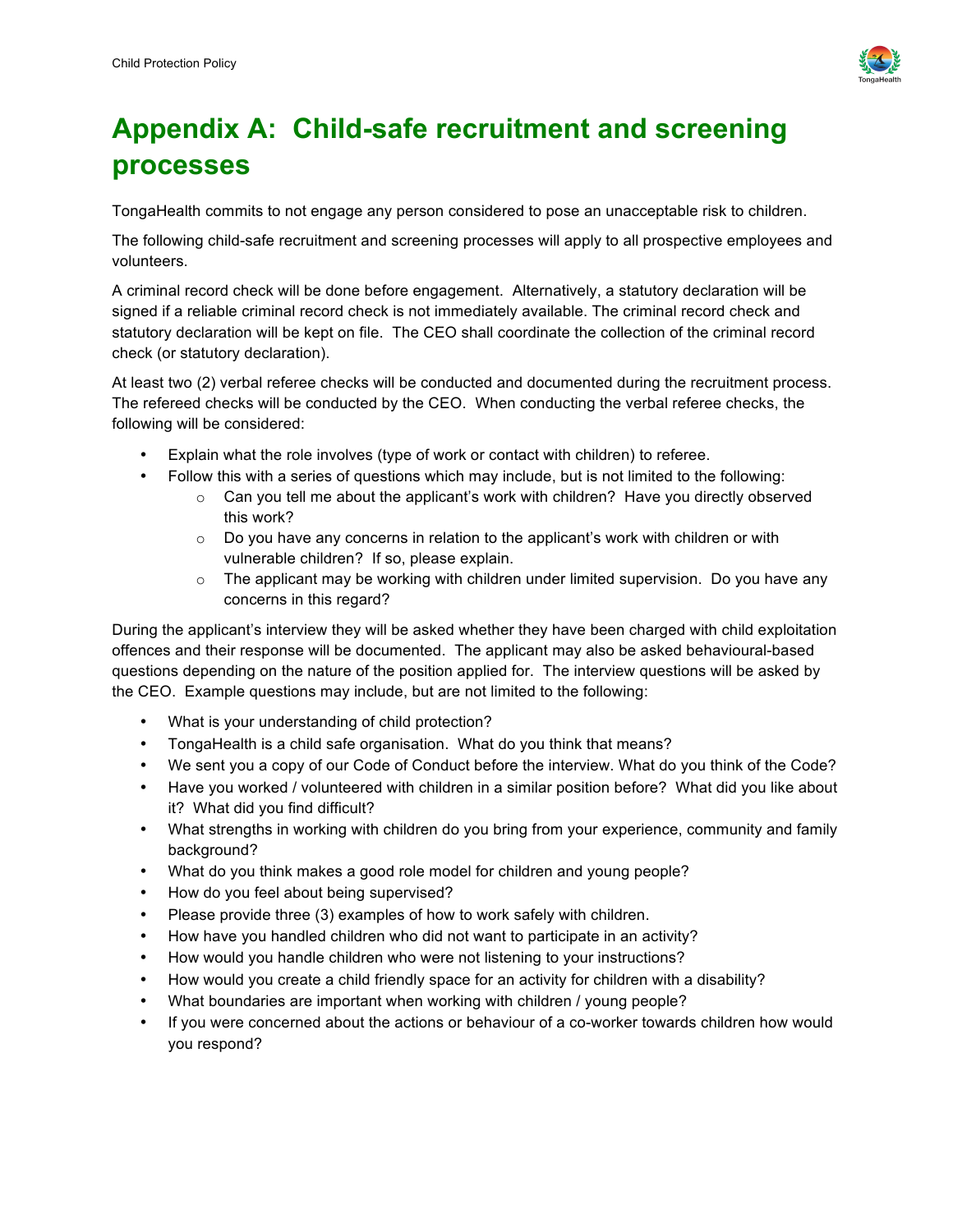

Further, all job advertisements will include the following message:

TongaHealth is a child-safe and friendly organisation, and will ask all applicants to undergo our child-safe recruitment and screening processes. All employees or volunteers are expected to sign the TongaHealth Child Protection Code of Conduct as a condition of employment or engagement with TongaHealth.

Employment contracts will include provisions for TongaHealth to dismiss, suspend, or transfer to other duties employees who breach the TongaHealth Child Protection Policy and/or Code of Conduct.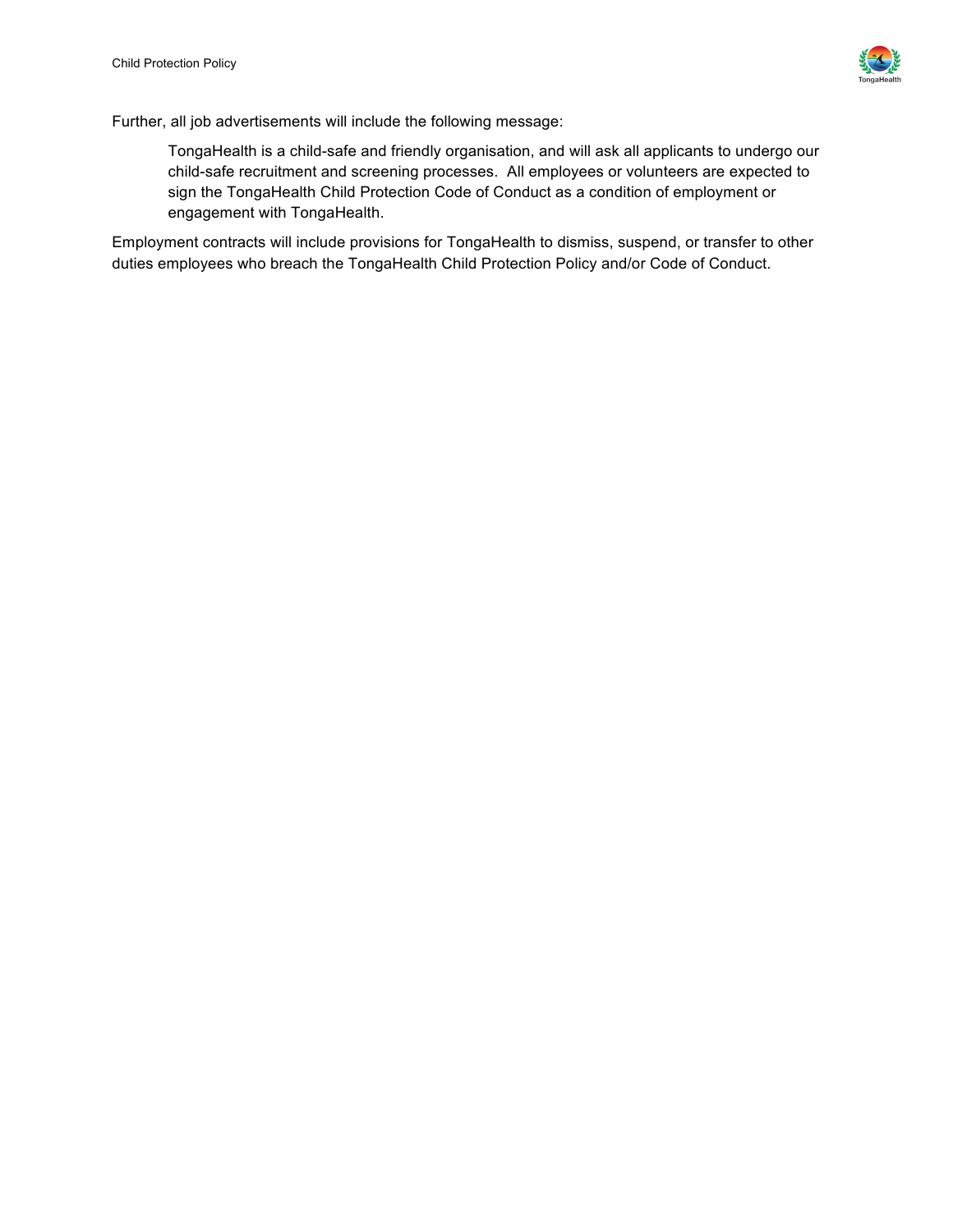

### **Appendix B: Child Protection Code of Conduct**

#### **1. Acceptable Behaviours**

TongaHealth employees and relevant stakeholders shall:

- Treat children with dignity and respect regardless of ethnicity, race, colour, gender, age, language, religion, political or other opinion, national, ethnic or social origin, property, disability, birth or other status.
- Follow TongaHealth's Child Protection Policy and any guidelines regarding the safety of children.
- Conduct themselves in a manner appropriate with their position as an employee or relevant stakeholder of TongaHealth in all their dealings with children.
- Be visible when working with children and, wherever possible, ensure that another adult is present when working in the proximity of children.
- Listen to children and allow them to be engaged in decisions that may affect them.
- Immediately raise concerns or allegations regarding a child's safety or wellbeing in accordance with TongaHealth's Reporting Procedures and observe procedural fairness when engaged in decision-making.
- Immediately disclose all charges, convictions and other outcomes of an offence, which occurred before or occurs during my association with TongaHealth that relate to child exploitation and abuse.
- Comply with all relevant laws of the Kingdom of Tonga.

#### **2. Unacceptable Behaviours**

TongaHealth employees and relevant stakeholders shall not:

- Use language or demonstrate behaviour towards children that is inappropriate, harassing, abusive, demeaning, sexually provocative, or culturally insensitive.
- Engage children in any form of activity that is demeaning, offensive, sexually provocative, abusive or culturally inappropriate or insensitive.
- Engage children in any form of sexual activity or acts, including paying for sexual services or acts.
- Invite unaccompanied children into their home, unless they are at immediate risk of injury or in physical danger.
- Access child pornography through any medium.
- Sleep in close proximity to unsupervised children unless absolutely necessary, in which case I must obtain my supervisor's permission, and ensure that another adult is present if possible.
- Hire children for domestic or other labour which is inappropriate given their age or developmental stage, which interferes with their time available for education and recreation activities, or which places them at significant risk of injury.
- Exclude or favour a particular child.
- Use equipment including but not limited to computers, mobile phones, video or digital cameras, or social media inappropriately or without the consent of the child and his/her parent or guardian.
- Physically assault, discipline or punish children.
- Touch a child in an inappropriate or culturally insensitive manner.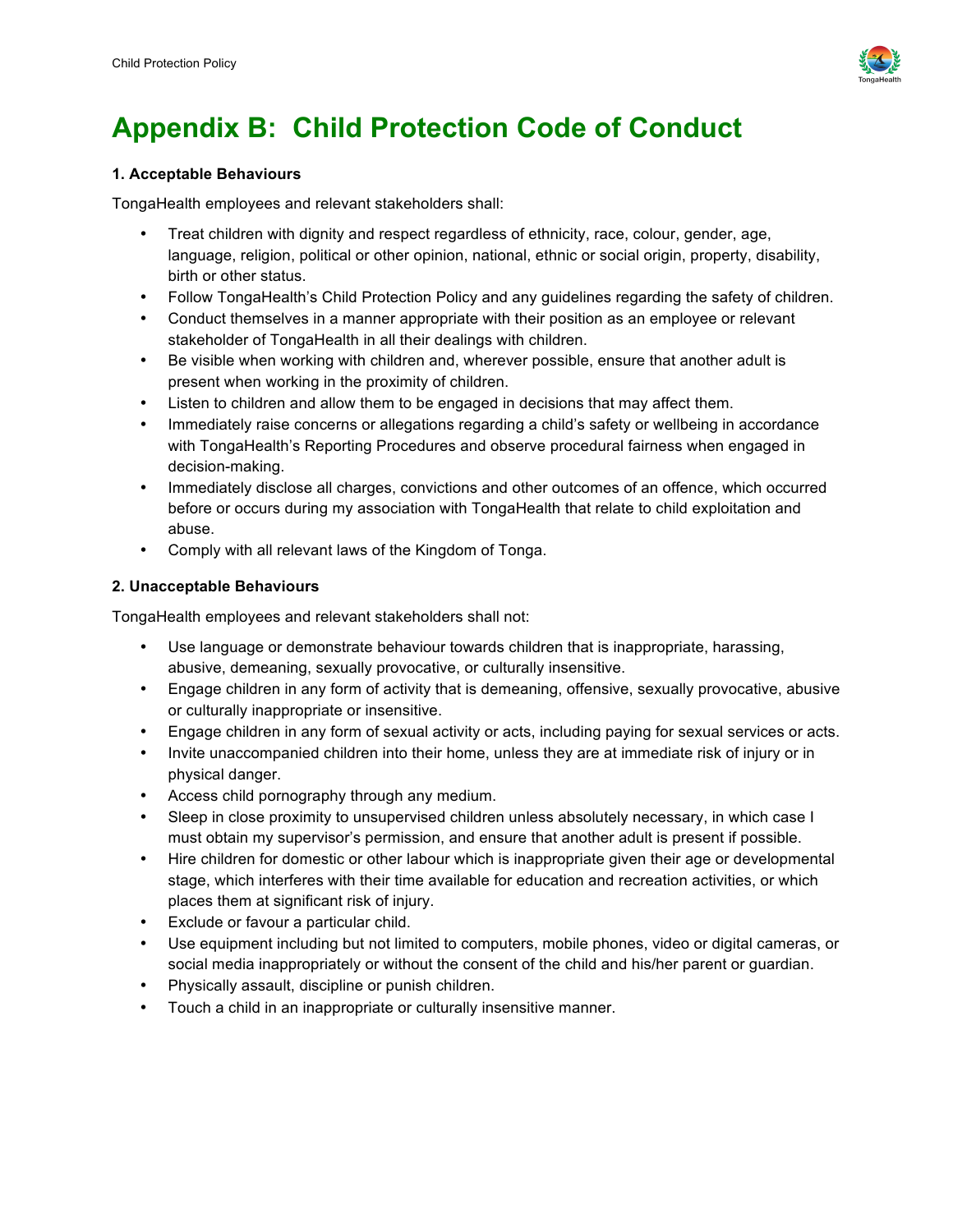

#### **3. The Photo Policy for Using Children's Images**

When photographing or filming a child or using children's images for work related purposes, TongaHealth employees and relevant stakeholders must:

- Assess and endeavour to comply with local traditions or restrictions for reproducing personal images before photographing or filming a child.
- Obtain legitimate informed consent from the child and parent or guardian of the said child before photographing or filming the child. As part of this an explanation as to how the photograph or film will be used must be given (see informed consent form).
- Ensure photographs, films, videos and DVDs present children in a dignified and respectful manner and not in a vulnerable or submissive manner. Children should be adequately clothed and not in poses that could be seen as sexually suggestive.
- Ensure images are honest representations of the context and the facts.
- Ensure file labels, meta data or text descriptions do not reveal identifying information about a child when sending images electronically or publishing images in any form.
- Ensure images of children available for public use do not reveal any identifying information.
- Understand that the onus is on them, as a person associated with TongaHealth, to use common sense and avoid actions or behaviours that could be construed as child exploitation and abuse.

#### **4. Acknowledgement and Signing**

I have read and understood the TongaHealth Child Protection Code of Conduct and commit to upholding the principles contained within. I understand that if I breach the TongaHealth Child Protection Code of Conduct in any capacity, that I will be disciplined accordingly.

Signed: \_\_\_\_\_\_\_\_\_\_\_\_\_\_\_\_\_\_\_\_\_\_\_\_\_\_\_\_

Date:  $\Box$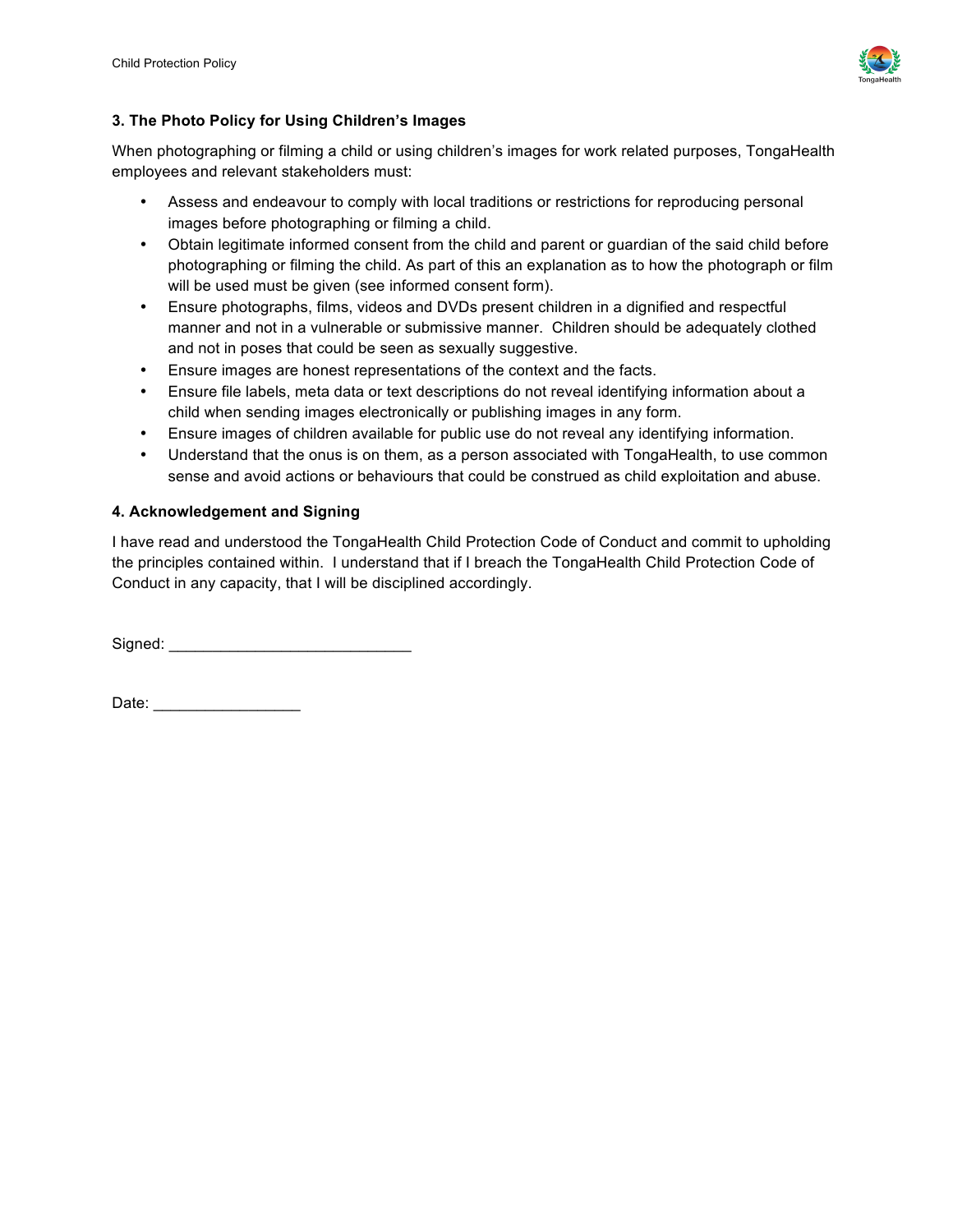

### **Informed Consent Photography/Videography Form**

The informed consent process ensures the rights of the subject of the photo/video are considered – a respectful approach that TongaHealth brings to all of its work. The aim of informed consent is for the subject to truly understand that:

- TongaHealth often photographs / films people to help promote the work we do.
- TongaHealth will own the photograph / footage.
- The photograph / footage may be used in communication materials and in print and electronic media, including the internet and social media platforms.
- The photograph / footage may be shared with other organisations TongaHealth works with (including but not limited to the Australian Government).
- The photograph / footage may be seen by a wide audience.

You should ensure that the subject understands the above points, and consents to their image being taken and used by TongaHealth. This should be done in either Tongan or English (through an interpreter if necessary).

The next step is to either film or record the subject giving consent, or complete and sign the 'Informed Consent Checklist' including the name of the subject, the location and the date.

#### **Photographs / footage of children**

Photographs or videos of children taken for TongaHealth must adhere to standards arising from the TongaHealth *Child Protection Policy*. Before taking any photographs or footage of people aged less than 18 years old, you must ensure the parent or guardian understands the aim of informed consent and consents to their child being photographed / filmed.

#### **Informed consent may be recorded in one of two ways:**

#### **1. On film**

Use the video or audio recording function on your phone / camera to record the subject giving consent. The subject should say the following (in whichever language is appropriate).

"My name is \_\_\_\_\_\_\_\_ and I give TongaHealth permission to use my image."

Where children are the subject, the parent or guardian should say the following (in whichever language is appropriate).

"My name is \_\_\_\_\_\_\_\_ and I give TongaHealth permission to use the image of my child whose name is  $\overline{\phantom{a}}$ 

#### **2. Informed Consent Checklist**

The photographer / videographer should complete and sign this checklist (instead of filming the subject).

- $\bullet$  I have given the subject(s) an overview of the informed consent process.
- $\bullet$  I have explained to the subject(s) that they are under no obligation to be photographed or videoed.
- $\bullet$  I have explained the ways the photos or video may be used by TongaHealth.
- $\bullet$  I have informed the subject(s) that they can remain anonymous if they choose.
- $\bullet$  I have explained that the subject(s) will not be paid for their photo / video and that TongaHealth does not sell its photographs / videos.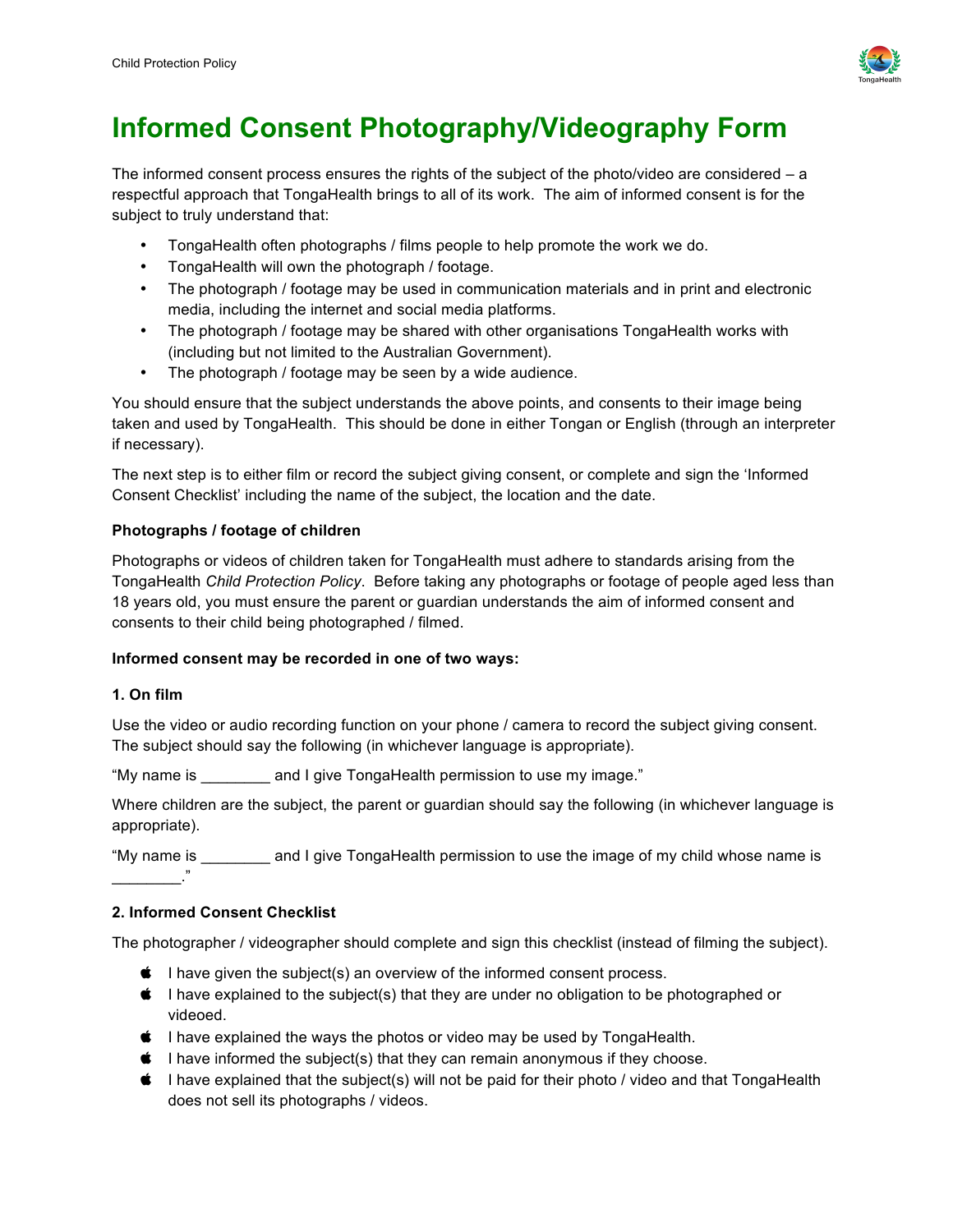

- $\bullet$  I have explained to the subject(s) how their photograph / the footage will benefit the work of TongaHealth.
- $\bullet$  I have given the subject(s) the contact details of TongaHealth in case they wish to follow-up regarding permissions.
- $\bullet$  I have confirmed that the subject(s) is over 18 years of age or the subject(s) is under 18 and I have completed the consent process with their parent or guardian.

 $\mathcal{L}_\mathcal{L} = \{ \mathcal{L}_\mathcal{L} = \{ \mathcal{L}_\mathcal{L} = \{ \mathcal{L}_\mathcal{L} = \{ \mathcal{L}_\mathcal{L} = \{ \mathcal{L}_\mathcal{L} = \{ \mathcal{L}_\mathcal{L} = \{ \mathcal{L}_\mathcal{L} = \{ \mathcal{L}_\mathcal{L} = \{ \mathcal{L}_\mathcal{L} = \{ \mathcal{L}_\mathcal{L} = \{ \mathcal{L}_\mathcal{L} = \{ \mathcal{L}_\mathcal{L} = \{ \mathcal{L}_\mathcal{L} = \{ \mathcal{L}_\mathcal{$ 

 $\mathcal{L}_\mathcal{L} = \{ \mathcal{L}_\mathcal{L} = \{ \mathcal{L}_\mathcal{L} = \{ \mathcal{L}_\mathcal{L} = \{ \mathcal{L}_\mathcal{L} = \{ \mathcal{L}_\mathcal{L} = \{ \mathcal{L}_\mathcal{L} = \{ \mathcal{L}_\mathcal{L} = \{ \mathcal{L}_\mathcal{L} = \{ \mathcal{L}_\mathcal{L} = \{ \mathcal{L}_\mathcal{L} = \{ \mathcal{L}_\mathcal{L} = \{ \mathcal{L}_\mathcal{L} = \{ \mathcal{L}_\mathcal{L} = \{ \mathcal{L}_\mathcal{$ 

 $\mathcal{L}_\mathcal{L} = \{ \mathcal{L}_\mathcal{L} = \{ \mathcal{L}_\mathcal{L} = \{ \mathcal{L}_\mathcal{L} = \{ \mathcal{L}_\mathcal{L} = \{ \mathcal{L}_\mathcal{L} = \{ \mathcal{L}_\mathcal{L} = \{ \mathcal{L}_\mathcal{L} = \{ \mathcal{L}_\mathcal{L} = \{ \mathcal{L}_\mathcal{L} = \{ \mathcal{L}_\mathcal{L} = \{ \mathcal{L}_\mathcal{L} = \{ \mathcal{L}_\mathcal{L} = \{ \mathcal{L}_\mathcal{L} = \{ \mathcal{L}_\mathcal{$ 

 $\mathcal{L}_\mathcal{L} = \{ \mathcal{L}_\mathcal{L} = \{ \mathcal{L}_\mathcal{L} = \{ \mathcal{L}_\mathcal{L} = \{ \mathcal{L}_\mathcal{L} = \{ \mathcal{L}_\mathcal{L} = \{ \mathcal{L}_\mathcal{L} = \{ \mathcal{L}_\mathcal{L} = \{ \mathcal{L}_\mathcal{L} = \{ \mathcal{L}_\mathcal{L} = \{ \mathcal{L}_\mathcal{L} = \{ \mathcal{L}_\mathcal{L} = \{ \mathcal{L}_\mathcal{L} = \{ \mathcal{L}_\mathcal{L} = \{ \mathcal{L}_\mathcal{$ 

 $\mathcal{L}_\mathcal{L} = \{ \mathcal{L}_\mathcal{L} = \{ \mathcal{L}_\mathcal{L} = \{ \mathcal{L}_\mathcal{L} = \{ \mathcal{L}_\mathcal{L} = \{ \mathcal{L}_\mathcal{L} = \{ \mathcal{L}_\mathcal{L} = \{ \mathcal{L}_\mathcal{L} = \{ \mathcal{L}_\mathcal{L} = \{ \mathcal{L}_\mathcal{L} = \{ \mathcal{L}_\mathcal{L} = \{ \mathcal{L}_\mathcal{L} = \{ \mathcal{L}_\mathcal{L} = \{ \mathcal{L}_\mathcal{L} = \{ \mathcal{L}_\mathcal{$ 

 $\mathcal{L}_\mathcal{L} = \{ \mathcal{L}_\mathcal{L} = \{ \mathcal{L}_\mathcal{L} = \{ \mathcal{L}_\mathcal{L} = \{ \mathcal{L}_\mathcal{L} = \{ \mathcal{L}_\mathcal{L} = \{ \mathcal{L}_\mathcal{L} = \{ \mathcal{L}_\mathcal{L} = \{ \mathcal{L}_\mathcal{L} = \{ \mathcal{L}_\mathcal{L} = \{ \mathcal{L}_\mathcal{L} = \{ \mathcal{L}_\mathcal{L} = \{ \mathcal{L}_\mathcal{L} = \{ \mathcal{L}_\mathcal{L} = \{ \mathcal{L}_\mathcal{$ 

#### **Name(s) of subject (translate as appropriate):**

Signatures: \_\_\_\_\_\_\_\_\_\_\_\_\_\_\_\_\_\_\_\_\_\_\_\_\_\_\_\_\_\_\_\_\_\_\_\_\_\_\_\_\_\_\_\_\_\_\_\_\_\_\_\_\_\_\_\_\_\_\_\_\_\_\_\_\_\_\_\_\_\_\_\_\_\_

**Name of guardian (if subject is under 18 years old – translate as appropriate):**

Signatures: \_\_\_\_\_\_\_\_\_\_\_\_\_\_\_\_\_\_\_\_\_\_\_\_\_\_\_\_\_\_\_\_\_\_\_\_\_\_\_\_\_\_\_\_\_\_\_\_\_\_\_\_\_\_\_\_\_\_\_\_\_\_\_\_\_\_\_\_\_\_\_\_\_\_

**Location:**

**Photographer / videographer name:**

**Photographer / videographer signature:**

**Date:**

Contact the TongaHealth Corporate Communications Officer for more information. Phone: +676 25721 Email: [info@tongahealth.org.to](mailto:info@tongahealth.org.to)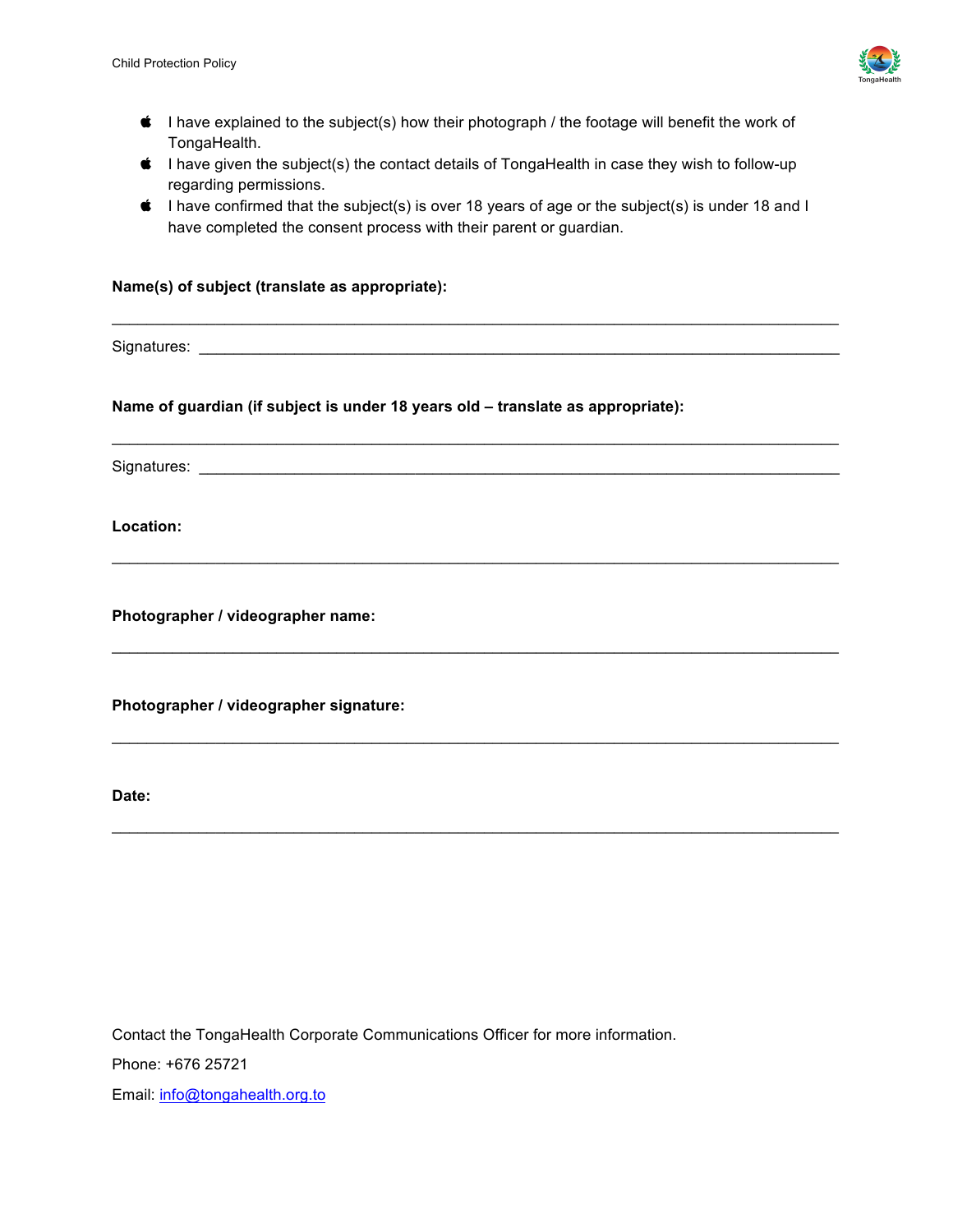

### **Appendix C: Child Protection Training**

TongaHealth is committed to educating employees and relevant stakeholders about the Child Protection Policy and Code of Conduct, and how to reduce risks and create child-safe environments.

TongaHealth will provide a training/induction session on the Child Protection Policy and Code of Conduct for all new Board members, employees and volunteers as soon as practicable; but no later than three (3) months from the commencement of their engagement. TongaHealth will also provide refresher training on the Child Protection Policy and Code of Conduct to all employees and volunteers annually. Induction and refresher training will be coordinated by the CEO and/or Child Protection Officer.

TongaHealth will keep documentation of all training materials, and an attendance record.

Please refer to Appendix E for details on child protection training for TongaHealth's partners.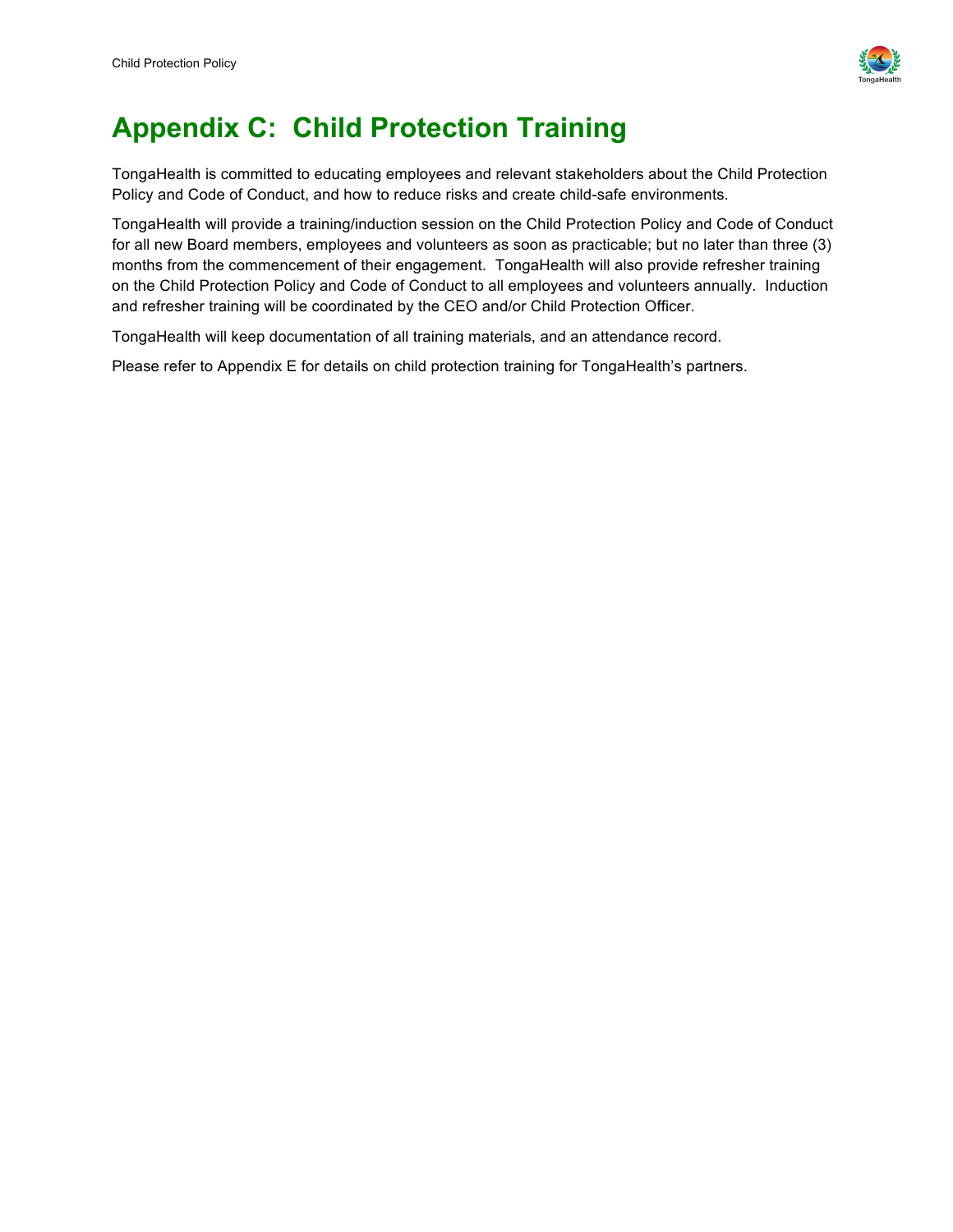

### **Appendix D: Reporting Protocols**

#### **1. Reporting Child Abuse**

Any suspicion or disclosure of child abuse must be immediately reported to the CEO and/or Child Protection Officer. All incidents will be reported and managed in accordance with the TongaHealth Child Protection Reporting Procedure (see below).

#### **2. Guidelines to responding to Child Abuse Allegations**

- TongaHealth takes all allegations of child abuse seriously, whether by TongaHealth employees or relevant stakeholders.
- All allegations will be thoroughly investigated.
- Where an incident has been reported it will be managed in accordance with the TongaHealth Child Protection Reporting Procedure (see below).

#### **3. TongaHealth Child Protection Reporting Procedure**

It is compulsory for all TongaHealth employees and relevant stakeholders to report any concerns for the safety or wellbeing of a child.

The following steps should be followed to make a report:

#### *Who can report?*

A child, parent or guardian, community members, employees, relevant stakeholders or any other person related to the operations of TongaHealth or TongaHealth funded activities.

#### *What to report?*

Any behaviour that you see, hear, are told, or suspect may be child abuse or make you concerned for the safety or wellbeing of a child. Further, any suspected breach of the TongaHealth Child Protection Policy and/or Code of Conduct. You should provide as much detail as possible, including:

- Date(s) of incident(s).
- Name of organisation(s) involved, including any TongaHealth partner organisations.
- Alleged offender's details, including name and occupation.
- Details of alleged incident(s).
- Whether Tonga Police have been informed.
- If it is a TongaHealth funded activity, the name of the activity (if known).
- Any other relevant information.

If you are unsure whether the information you have relates to child abuse, please contact the TongaHealth CEO or Child Protection Officer (see details below) for further information and advice.

#### *When should I make a report?*

Within 24 hours or as soon as possible.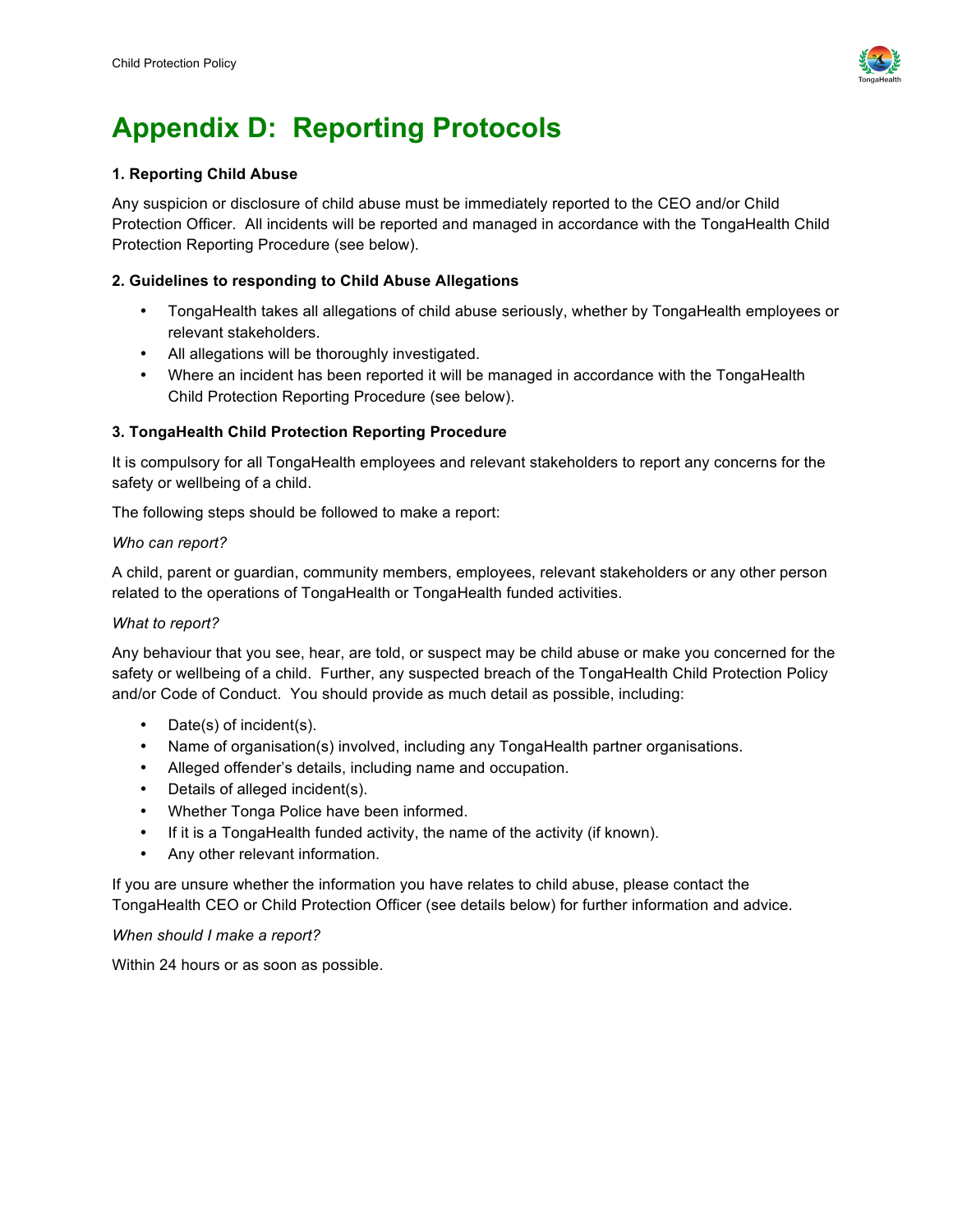

#### *How to make a report?*

Reports can be made by:

- Email: [childprotection@tongahealth.org.to](mailto:childprotection@tongahealth.org.to)
- Telephone: +676 25721 (ask to speak to the CEO or Child Protection Officer).
- Mail: C/O Child Protection Section Tonga Health Promotion Foundation P.O. Box 2026 Nuku'alofa, Tonga

The Incident Reporting Form may be used when reporting.

#### *Who should I report to?*

TongaHealth CEO or Child Protection Officer.

#### *What will happen next?*

All information provided to the relevant TongaHealth child protection contacts will be treated with confidentiality. Depending on the nature of the allegation, the following procedures will be followed.

#### For non-critical incident allegations

A non-critical allegation of child abuse is one which does not pose an immediate threat to a child supposing the allegation was true. These incidents may well be critical in nature but the time frame for responding is not as immediate.

- a. The incident will be documented and investigated by the TongaHealth CEO or a relevant authority such as the Tonga Police.
- b. Depending on the nature of the allegation, TongaHealth will consider referring the child and family to local support services.
- c. The incident will be investigated with full respect for the confidentiality of the accused and the alleged victim, and information will be dispersed on a 'need to know' basis with the primary concern being the rights and welfare of the persons involved.
- d. The accused person will be given an opportunity to express their views/opinions/version of facts.
- e. The views of the alleged child victim will be considered in light of the documented evidence that children rarely lie about abuse.
- f. Where the incident is reasonably proven to have occurred, appropriate disciplinary measures will be taken, including, but not limited to:
	- Warning.
	- Transfer of duties.
	- Suspension.
	- Dismissal.

The disciplinary measure will depend on the nature of the offence and will be at the discretion of the TongaHealth CEO and will be fully documented.

g. Where an allegation is found to be false or unfounded, all efforts will be taken to ensure the rights of the accused person is upheld including restoration of any damage to reputation or dignity within the organisation.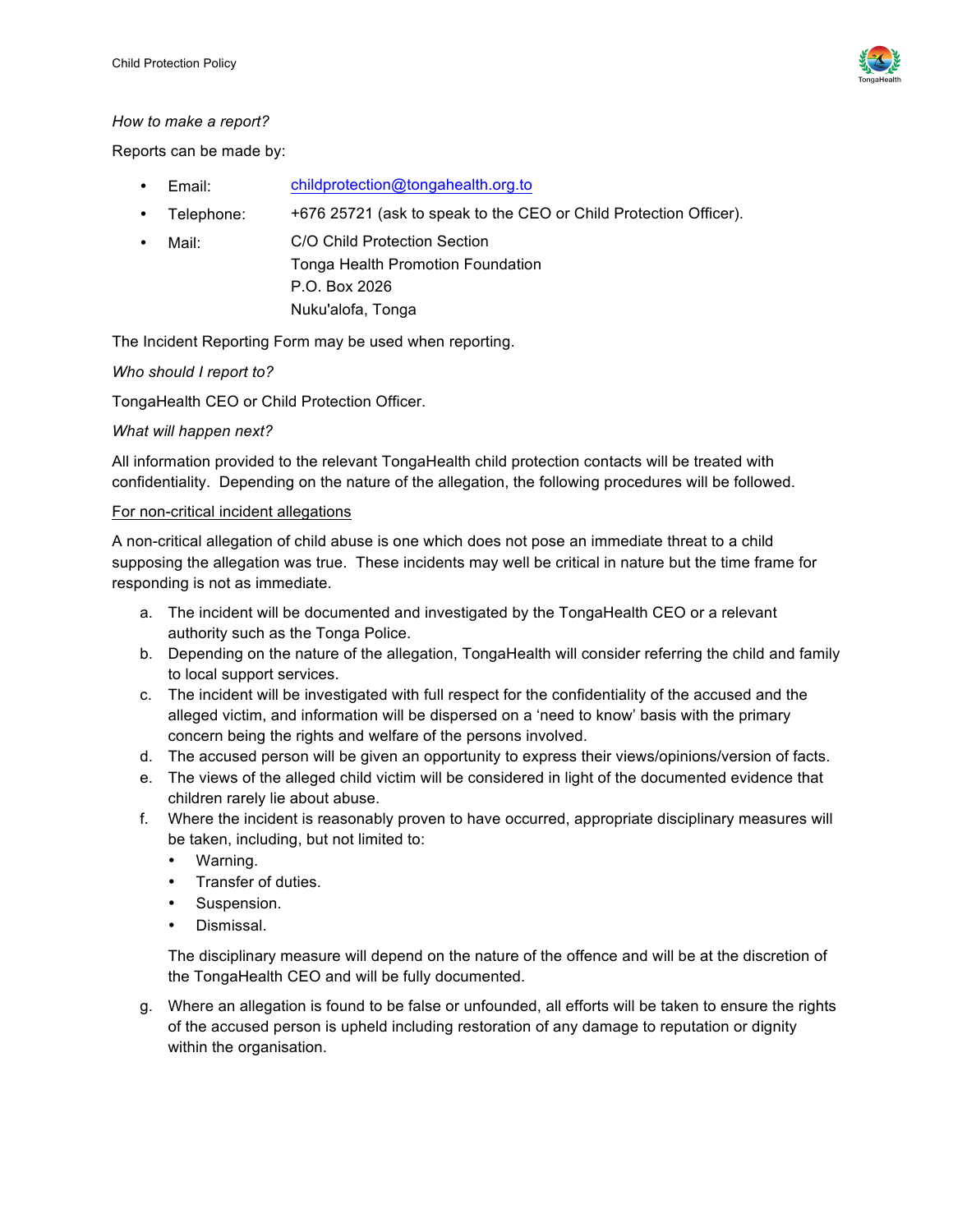

#### For critical allegations

A critical allegation is an allegation whereby there is an immediate threat to the welfare of a child supposing the allegation was true.

- a. Where the allegation involves a violation of the laws of the Kingdom of Tonga, the incident will be immediately reported to the Tonga Police and the person will be suspended from employment pending an investigation.
- b. Depending on the nature of the allegation, TongaHealth will consider referring the child and family to local support services.
- c. All efforts will be taken to ensure the confidentiality and rights of the accused person, and information relating to the incident will only be shared on a 'need to know' basis.
- d. The rights of the alleged child victim and the accused person will be of paramount concern and confidentiality will be maintained insofar as is reasonably necessary pending an investigation.
- e. Where allegations are confirmed to be a violation of the laws of the Kingdom of Tonga, confidentiality will no longer be applicable unless deemed necessary to uphold the rights of the child victim. The accused person will remain suspended pending the finalisation of the investigation.
- f. Where a breach of the TongaHealth Code of Conduct is found to have occurred and been confirmed, appropriate disciplinary measures will be taken, including, but not limited to:
	- Warning.
	- Transfer of duties.
	- Suspension.
	- Dismissal.

The disciplinary measure will depend on the nature of the offence and will be at the discretion of the TongaHealth CEO and will be fully documented.

g. Where an allegation is found to be false or unfounded, all efforts will be taken to ensure the rights of the accused person is upheld including restoration of any damage to reputation or dignity within the organisation.

#### **4. TongaHealth Reporting to Australian Government**

If the allegation relates to Australian Government funded activities, TongaHealth is required to forward relevant information to the Australian Government Department of Foreign Affairs and Trade (DFAT) in accordance with TongaHealth's contractual obligations. Notification of allegations of child abuse and exploitation should be sent to:

*DFAT Nuku'alofa Post*: [Vika.Lutui@dfat.gov.au](mailto:Vika.Lutui@dfat.gov.au) and/or [Telusa.FotuTuionetoa@dfat.gov.au](mailto:Telusa.FotuTuionetoa@dfat.gov.au)

and

*DFAT Canberra:* [childprotection@dfat.gov.au](mailto:childprotection@dfat.gov.au)

#### **5. Referral to local support services**

Depending on the nature of the allegation and in discussions with the family, TongaHealth will consider referring the child and family to local support services. TongaHealth has entered into arrangements with the Tonga National Centre for Women and Children (TNCWC) and Women and Children Crisis Center Tonga (WCCC). Please refer to the respective referral forms for these organisations.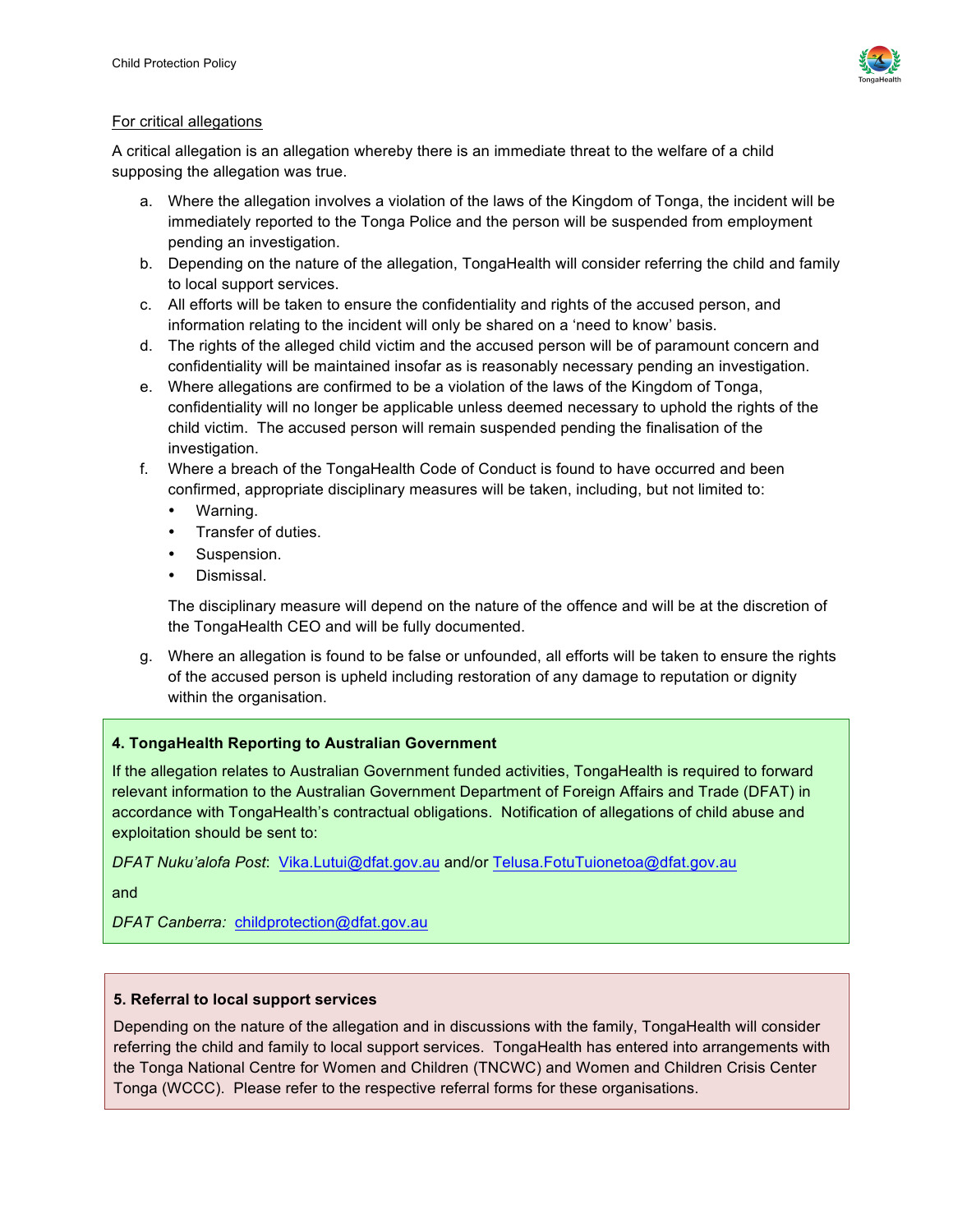

### **Incident Reporting Form**

When reporting any concerns for the safety or wellbeing of a child to TongaHealth, this incident reporting form may be used to report relevant details. Include as much detail as possible where known.

When completed, this form can be submitted through the following channels:

- Email: [childprotection@tongahealth.org.to](mailto:childprotection@tongahealth.org.to)
- Mail: C/O Child Protection Section Tonga Health Promotion Foundation P.O. Box 2026 Nuku'alofa, Tonga

| <b>Child Protection Incident Report Form</b>                              |          |  |
|---------------------------------------------------------------------------|----------|--|
| Report made by                                                            |          |  |
| Date of report                                                            |          |  |
| Date and time of<br>alleged incident                                      |          |  |
| Name of organisations<br>involved (including any<br>TongaHealth partners) |          |  |
| Alleged offender's<br>details (including name<br>and occupation)          |          |  |
| Details of alleged<br>incident                                            |          |  |
| Details of any<br>witnesses                                               |          |  |
| <b>Have Tonga Police</b><br>been informed?                                | Yes / No |  |
| The name of the<br>activity (if TongaHealth<br>funded)                    |          |  |
| Any other relevant<br>information                                         |          |  |
| Signature of reporting<br>person                                          |          |  |
| Signature of receipt<br>(TongaHealth CEO)                                 |          |  |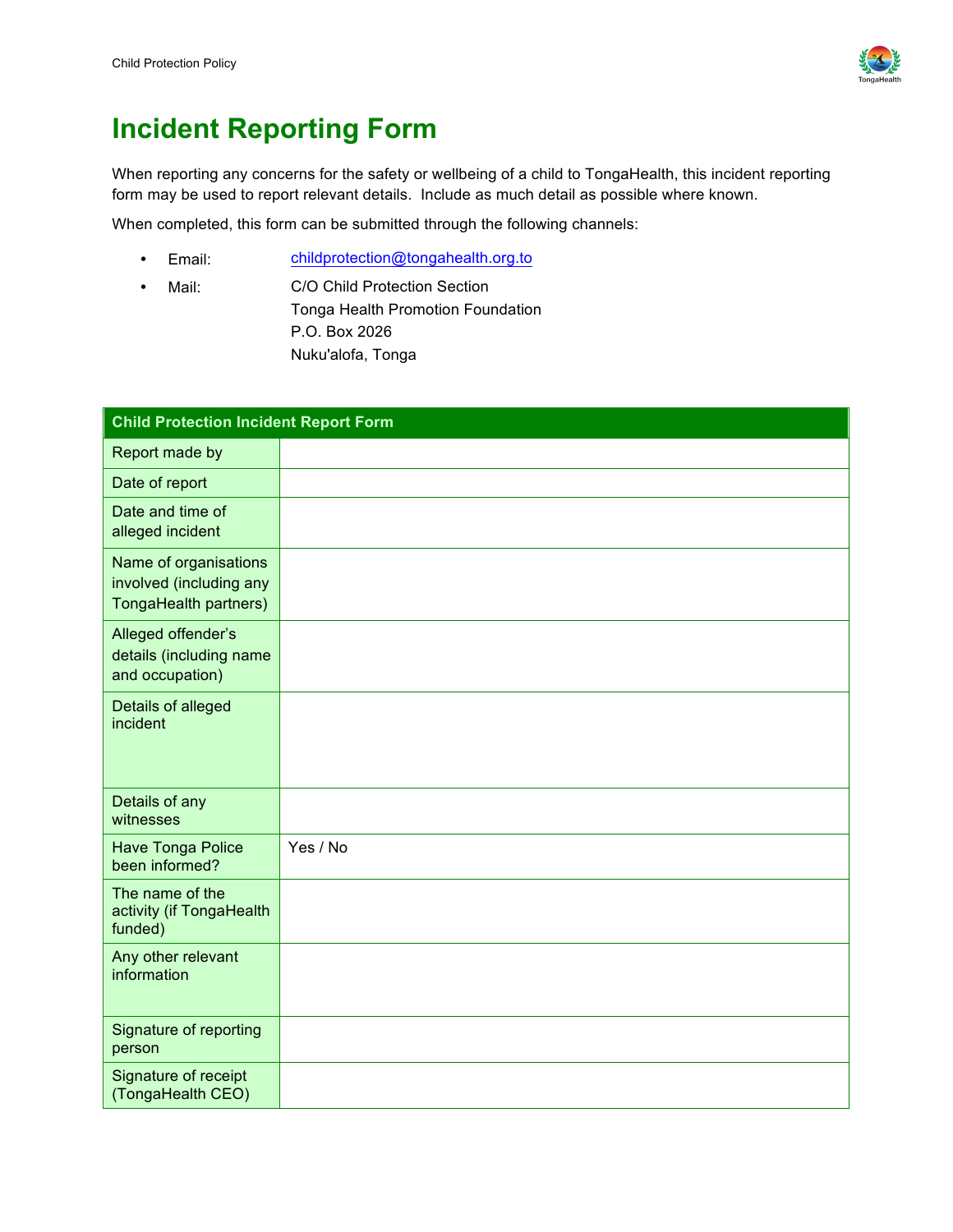

# **Referral Form**

#### **Directions**

Complete the following referral form with as much detail and information as possible. However, please be mindful to ensure the child and family do not feel threatened to provide such information.

Date: \_\_\_\_\_\_\_\_\_\_\_\_\_\_\_\_\_\_\_\_

| <b>Child's details</b> |  |
|------------------------|--|
| Name                   |  |
| Male / Female          |  |
| Date of Birth          |  |
| Village                |  |

| <b>Parent / Guardian's details</b> |  |  |
|------------------------------------|--|--|
| Name                               |  |  |
| Male / Female                      |  |  |
| Date of Birth                      |  |  |
| Village                            |  |  |
| <b>Relationship to Child</b>       |  |  |
| <b>Contact Details</b>             |  |  |

| Referrer's details |  |
|--------------------|--|
| Name               |  |
| Position           |  |
| Contact Details    |  |

| <b>Allegation details</b>                |  |
|------------------------------------------|--|
| When                                     |  |
| Where                                    |  |
| Has Tonga Police<br>been informed        |  |
| Describe the nature of<br>the allegation |  |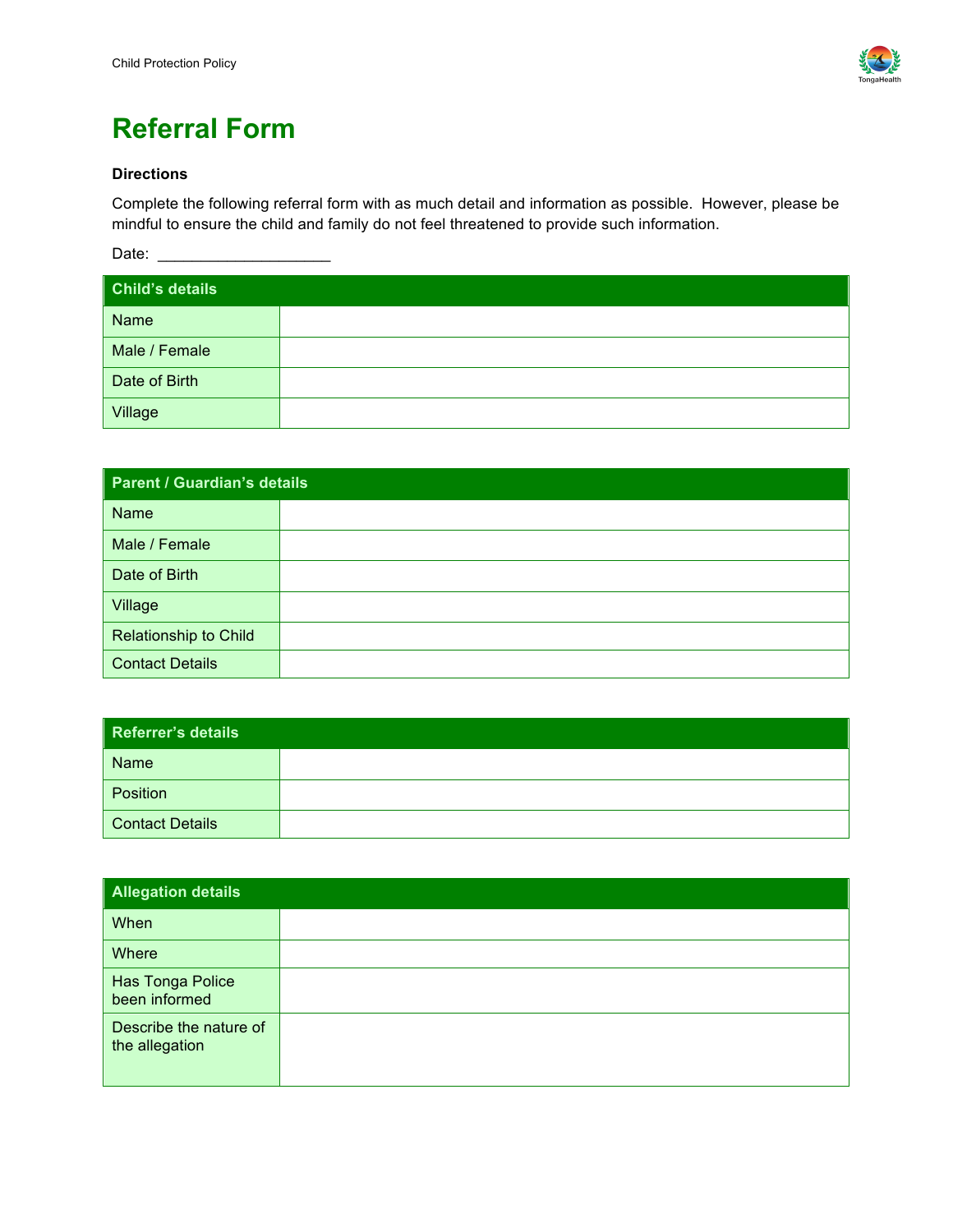

### **Appendix E: Expectations of Partners**

TongaHealth's implementing partners play an important role in protecting children. Accordingly, they will be expected to uphold the principles of this Policy and adhere to the standards specified in the Code of Conduct. To address these requirements TongaHealth has implemented the following measures.

#### **1. Project and Activity Risk Assessments**

In accordance with the *TongaHealth – Tonga National NCDs Grant – Grant Recipient Capacity Assessment Tool* and *TongaHealth Risk Management Framework*, TongaHealth will undertake project and activity risk assessments of potential implementing partners. Such capacity assessments will be made in consideration of child protection. Where the risks associated with child protection is deemed unacceptable, TongaHealth shall not engage with the respective organisation.

Assessment of potential implementing partners will be conducted in accordance with the following procedure.

#### Child Protection Assessment Procedure

There are three key steps in assessing the implementing partner's child protection mechanisms.

- 1. Determine the level of contact with children that the funded activity is likely to involve.
- 2. Determine whether the implementing partner is a child-focused organisation.
- 3. Complete a full child protection assessment (as required).

*Step 1: Determine the level of contact with children that the funded activity is likely to involve.*

An assessment of the level of contact with children is based on the following three definitions.

| <b>Level (Risk)</b>                      | <b>Definition</b>                                                                                                                                                                                                       | <b>Indicators / Examples</b>                                                                                                                                                                                                                                                                                                                                                |
|------------------------------------------|-------------------------------------------------------------------------------------------------------------------------------------------------------------------------------------------------------------------------|-----------------------------------------------------------------------------------------------------------------------------------------------------------------------------------------------------------------------------------------------------------------------------------------------------------------------------------------------------------------------------|
| Nil contact with<br>Children (Low)       | The activity is reasonably expected to have<br>no contact with children.                                                                                                                                                | No expected contact with children.<br>٠                                                                                                                                                                                                                                                                                                                                     |
| <b>Contact with Children</b><br>(Medium) | The activity involves or may involve contact<br>with children, either under position<br>descriptions or due to the nature of the work<br>environment. This includes indirect contact<br>with children in the community. | Oral and written communication<br>$\bullet$<br>(including electronic communication)<br>relating to a child.<br>Visiting premises e.g. schools, health or<br>$\bullet$<br>residential facilities that provide services<br>to children.<br>Any community consultation (data<br>٠<br>collection, surveying, training) where<br>indirect contact with children will be<br>made. |
| <b>Working with Children</b><br>(High),  | The activity would reasonably be expected<br>as normal practice to have contact with<br>children, and the contact is not incidental to<br>the activity. This also includes volunteering<br>or other unpaid work.        | Where the activity is partially or wholly<br>dedicated to children, for example:<br>Disability services.<br>٠<br>Child education services: sports<br>$\bullet$<br>programs, healthy eating programs.<br>Health services.<br>٠<br>Other support services for children.<br>٠                                                                                                  |

This step in the assessment takes the highest risk level of contact with children as the outcome. For example, if you are unsure whether the characteristics of the activity clearly indicate 'contact with children' or 'working with children', always revert to the highest-risk position and select 'working with children'.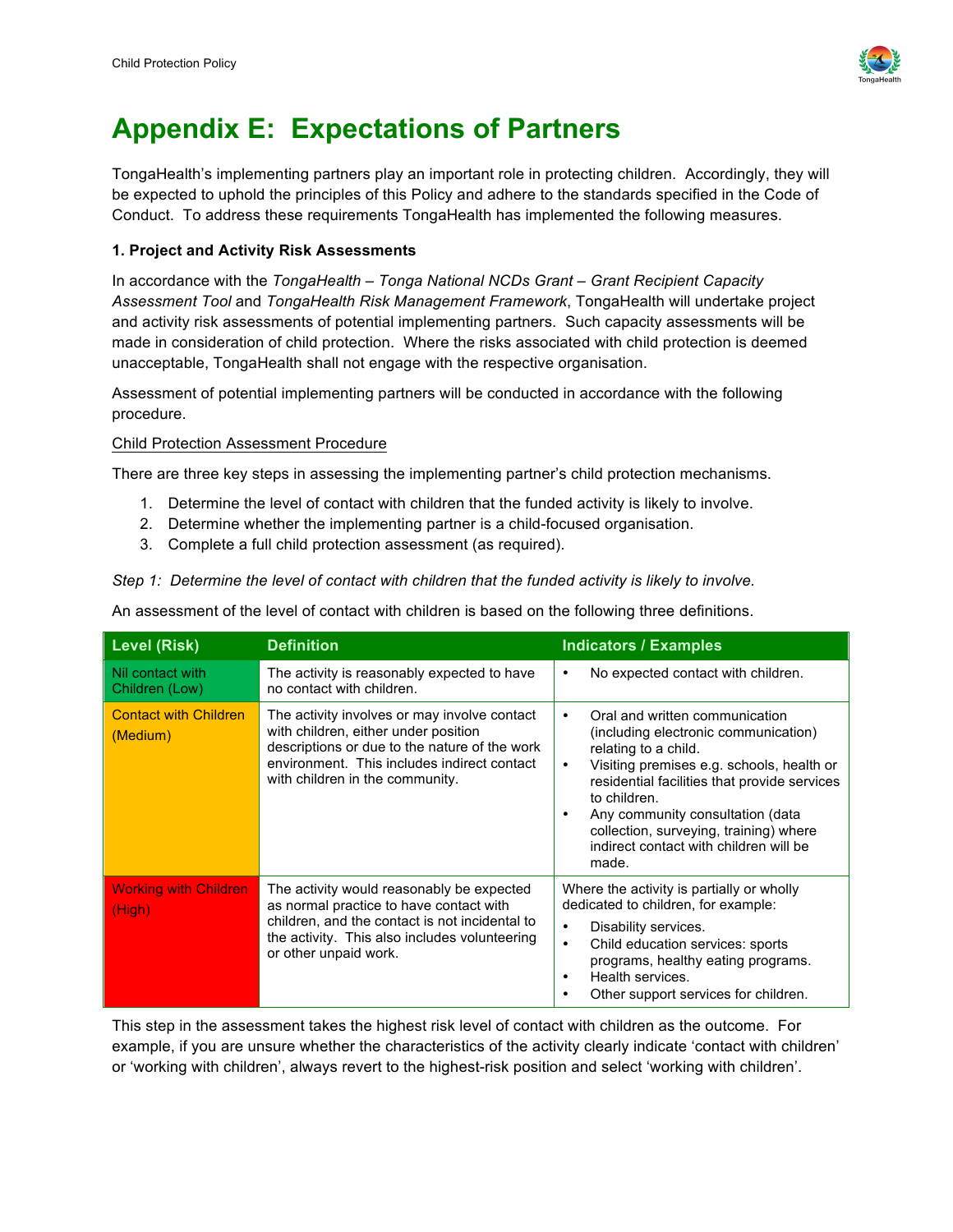l



#### *Step 2: Determine whether the grant recipient is a child-focused organisation.*

Determination of whether a grant recipient is a child-focused organisation is guided by whether the grant recipient across all of its operations provides any direct activities / services for children. Where it does, the grant recipient would be considered to be a child-focused organisation.

*Step 3: Complete a full child protection assessment (as required).*

Whether a full child protection assessment is required is based on the following matrix.

| <b>Child-focused</b> | <b>Activity Level Contact with Children</b> |                              |                              |
|----------------------|---------------------------------------------|------------------------------|------------------------------|
| <b>Organisation</b>  | <b>Nil Contact</b>                          | <b>Contact with Children</b> | <b>Working with Children</b> |
| <b>No</b>            | No further assessment                       | Full assessment              | Full assessment              |
| <b>Yes</b>           | Full assessment                             | Full assessment              | Full assessment              |

As outlined in the matrix above, the only circumstance that is exempt from a full child protection assessment is where the potential grant recipient is deemed to not be a child-focused organisation, AND the proposed activity for funding will have nil contact with children. All other circumstances will require a full child protection assessment as outlined below.

If a full child protection assessment is required, the following areas should be addressed<sup>2</sup>:

|                | <b>Assessment Area</b>                                                                                                                                                                                                                                                                             | <b>Suggested Evidence</b>                                                                                                                                                                                                                                                                                                                                                                                                                                                                                                                                                        |  |  |
|----------------|----------------------------------------------------------------------------------------------------------------------------------------------------------------------------------------------------------------------------------------------------------------------------------------------------|----------------------------------------------------------------------------------------------------------------------------------------------------------------------------------------------------------------------------------------------------------------------------------------------------------------------------------------------------------------------------------------------------------------------------------------------------------------------------------------------------------------------------------------------------------------------------------|--|--|
| 1.             | The organisation has a child protection policy that<br>applies to all personnel (including volunteers and<br>ancillary staff such as drivers, cleaners, and security<br>guards), partners and subcontractors that are<br>engaged to perform any part of a TongaHealth<br>funded activity.          | Child protection policy.<br>$\bullet$<br>Personnel are aware of the organisation's child<br>$\bullet$<br>protection policy (e.g. through internal<br>communication and training).                                                                                                                                                                                                                                                                                                                                                                                                |  |  |
| 2 <sub>1</sub> | The organisation has recruitment screening<br>processes for all personnel in contact with children.<br>These recruitment procedures include: criminal<br>record checks before engagement, verbal referee<br>checks, and interview plans that incorporate<br>behavioural-based interview questions. | Documented criminal record checks for personnel in<br>$\bullet$<br>contact with children, or a documented statutory<br>declaration in the event a criminal record check is<br>not possible or reliable.<br>Documented verbal referee checks.<br>$\bullet$<br>Interview plans incorporating behavioural-based<br>$\bullet$<br>interview questions that are specific to positions that<br>involve working with children.<br>Documented request for an applicant to disclose<br>$\bullet$<br>whether they have been charged with child<br>exploitation offences and their response. |  |  |
| 3 <sub>1</sub> | The organisation's child protection policy includes a<br>documented reporting procedure for child<br>exploitation and abuse allegations and policy non-<br>compliance, including available sanctions for<br>breaches.                                                                              | Child protection policy provides guidelines and<br>$\bullet$<br>process for managing concerns or allegations of<br>child exploitation and abuse, and policy non-<br>compliance.<br>Documentary evidence outlining the organisation's<br>$\bullet$<br>child protection reporting process.<br>Documentary evidence outlining the organisation's<br>$\bullet$<br>details of available sanctions for breaches of the<br>code of conduct, child abuse and exploitation, and<br>policy non-compliance.                                                                                 |  |  |
| 4.             | The organisation provides child protection training<br>for personnel.                                                                                                                                                                                                                              | Training agendas and timeframes for training.<br>$\bullet$<br>Materials used in training.<br>$\bullet$<br>Training attendance records.<br>$\bullet$                                                                                                                                                                                                                                                                                                                                                                                                                              |  |  |

 $2$  Where the grant recipient being assessed is a Government of Tonga Ministry, only areas 2, 3, 4, 5, and 9 should be addressed.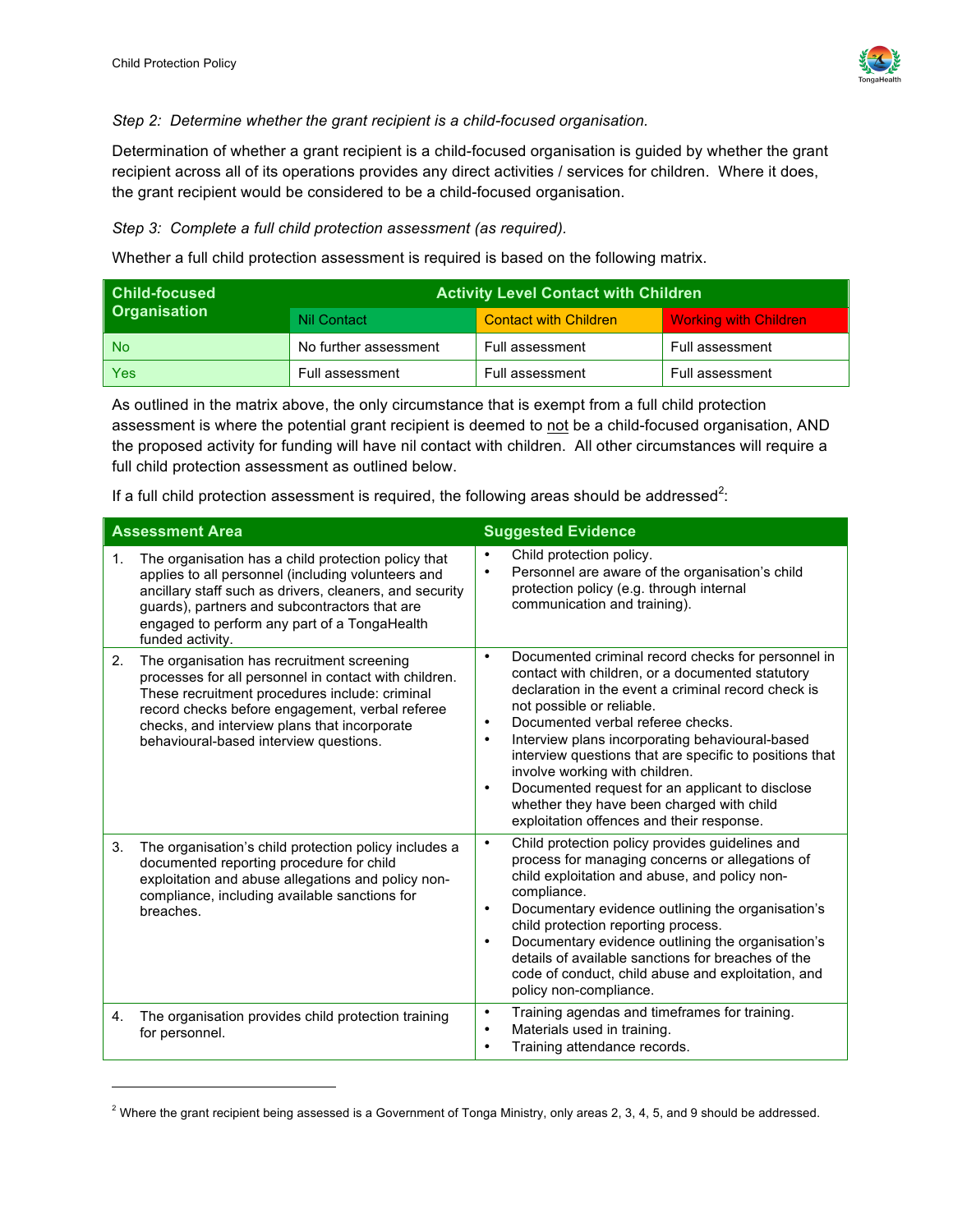

|                | <b>Assessment Area</b>                                                                                                                                                                                                                                                           | <b>Suggested Evidence</b>                                                                                                                                                                                                                                                                                                                   |  |
|----------------|----------------------------------------------------------------------------------------------------------------------------------------------------------------------------------------------------------------------------------------------------------------------------------|---------------------------------------------------------------------------------------------------------------------------------------------------------------------------------------------------------------------------------------------------------------------------------------------------------------------------------------------|--|
| 5.             | The organisation has a child protection code of<br>conduct that meets the standard of TongaHealth. <sup>3</sup>                                                                                                                                                                  | A child protection code of conduct based on<br>$\bullet$<br>TongaHealth's Child Protection Code of Conduct.<br>Signed codes of conduct or a register documenting<br>$\bullet$<br>details of personnel who have signed the code of<br>conduct.<br>Documentary evidence of training for staff explaining<br>$\bullet$<br>the Code of Conduct. |  |
| 6.             | The organisation's child protection policy commits it<br>to preventing a person from working with children if<br>they pose an unacceptable risk to children.                                                                                                                     | Referenced in relevant documentation, including<br>$\bullet$<br>policies, contracts and human resource guidelines.                                                                                                                                                                                                                          |  |
| 7 <sub>1</sub> | The organisation's employment contracts contain<br>provisions for dismissal, suspension or transfer to<br>other duties for any employee who breaches the<br>child protection code of conduct, engages in child<br>abuse and exploitation, and policy non-compliance.             | Contracts of relevant personnel.<br>$\bullet$<br>Human Resources Policy that reflects the dismissal,<br>$\bullet$<br>suspension and transfer provisions of employment<br>contracts.<br>Human Resources Staff trained on the employment<br>$\bullet$<br>contract requirements.                                                               |  |
| 8.             | The organisation's child protection policy is subject<br>to regular review—at least every five years or earlier<br>if warranted.                                                                                                                                                 | Timetable / timeframe for review.<br>$\bullet$<br>Policy review report at least every five years.<br>$\bullet$                                                                                                                                                                                                                              |  |
| 9.             | The organisation undertakes a risk assessment that<br>covers TongaHealth funded activities that have<br>contact with children. The assessment should<br>identify risks, classify any high risk activities, and<br>document steps being taken to reduce or remove<br>these risks. | Risks register identifying high risk activities and<br>$\bullet$<br>measures to reduce or remove the risk to children.<br>Evidence that risk assessments are reviewed /<br>$\bullet$<br>updated throughout the lifecycle of the funded<br>activities.                                                                                       |  |

#### **2. Partner Agreements**

l

It is a compulsory requirement for all of TongaHealth's implementing partners to comply with the TongaHealth Child Protection Policy and Code of Conduct. This requirement shall be expressly stated in partner grant agreements. Implementing partner activities funded by TongaHealth will not commence until such time as TongaHealth is satisfied that all relevant individuals have signed a Child Protection Code of Conduct<sup>4</sup>, and sufficient risk mitigation measures have been employed.

#### **3. Partner Child Protection Measures**

Depending on the nature of the implementing partner, TongaHealth expects that the organisation will implement its own Child Protection measures. At a minimum, TongaHealth would expect the matters in the table above to be addressed by the implementing partner. An exception to this is for Government of Tonga Ministries, who will be expected to address measures 2, 3, 4, 5, and 9 at a minimum.

#### **4. Partner Child Protection Training and Capacity Building**

Where concerns are identified pertaining to implementing partners' capacity to implement and adhere to sufficient Child Protection measures, TongaHealth will provide training and other capacity building support. Training and capacity building will be tailored to address the specific concerns identified, and may include group training sessions for multiple implementing partners, or one-on-one training with implementing partners' relevant employees and/or representatives.

<sup>&</sup>lt;sup>3</sup> Where the grant recipient is successful in receiving a grant from TongaHealth, the grant recipient may elect to sign TongaHealth's Partner Child Protection Code of Conduct.

<sup>4</sup> Signing of the TongaHealth Child Protection Code of Conduct is acceptable in the absence of an implementing partner Child Protection Code of Conduct.